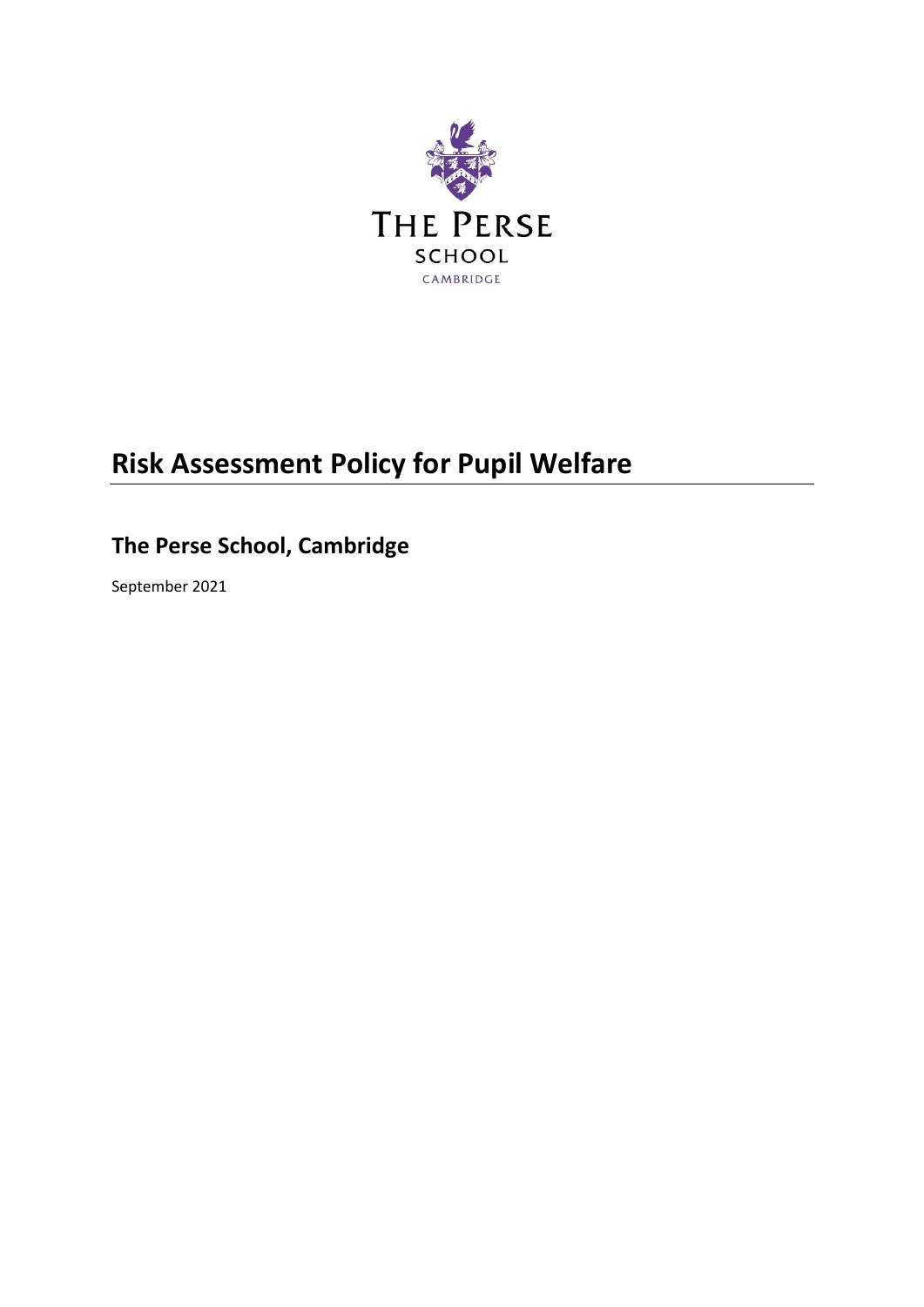# Contents

| 1                                                                                            |  |  |  |  |  |
|----------------------------------------------------------------------------------------------|--|--|--|--|--|
| 2                                                                                            |  |  |  |  |  |
| 3                                                                                            |  |  |  |  |  |
| 4                                                                                            |  |  |  |  |  |
| 5                                                                                            |  |  |  |  |  |
| 6                                                                                            |  |  |  |  |  |
| 7                                                                                            |  |  |  |  |  |
| 8                                                                                            |  |  |  |  |  |
| 9                                                                                            |  |  |  |  |  |
|                                                                                              |  |  |  |  |  |
| Appendix 2: (Non-exhaustive) Checklist of factors to consider for a risk assessment of pupil |  |  |  |  |  |
|                                                                                              |  |  |  |  |  |
|                                                                                              |  |  |  |  |  |
|                                                                                              |  |  |  |  |  |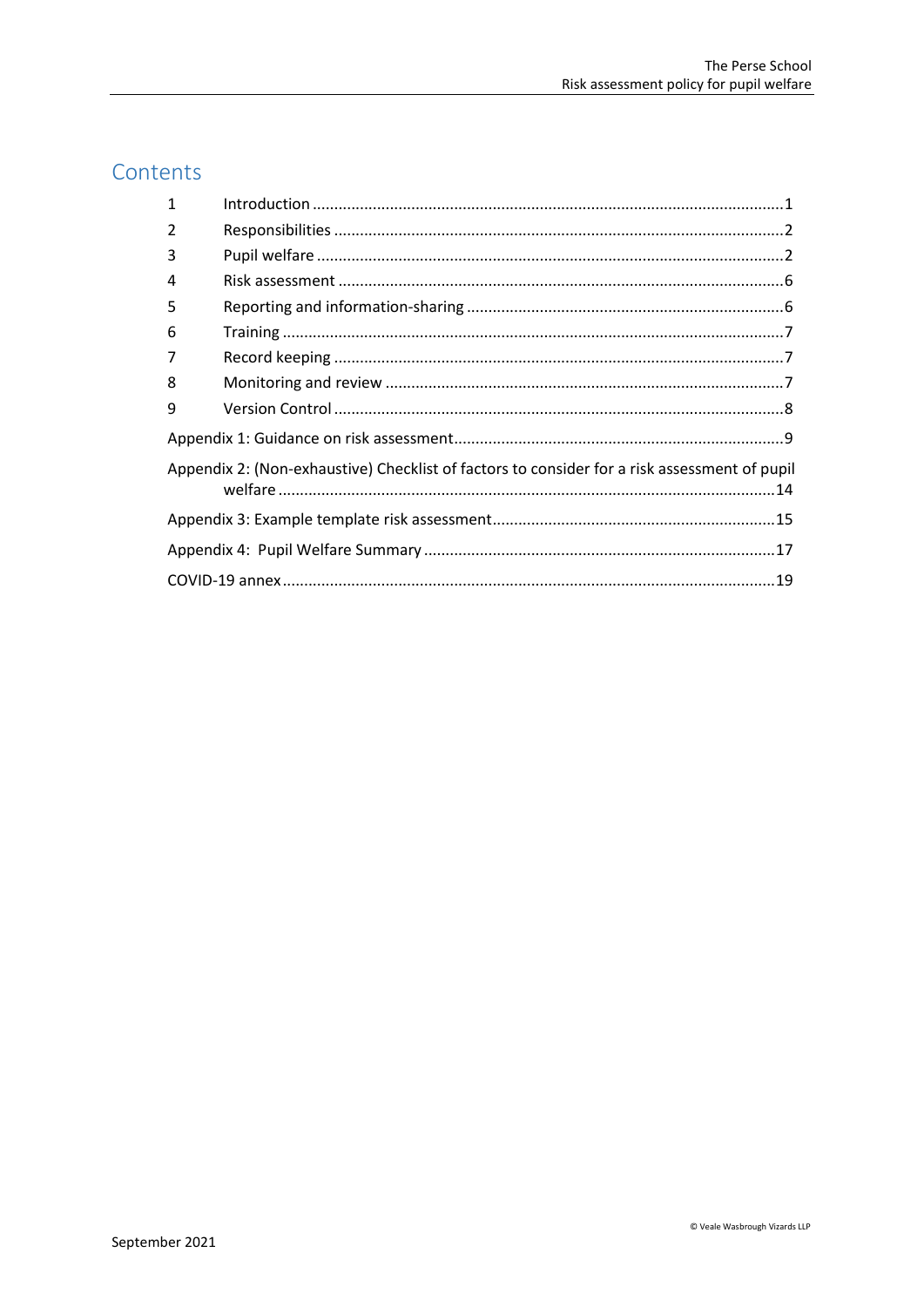#### <span id="page-2-0"></span>1 **Introduction**

- 1.1 This is the *risk assessment policy for pupil welfare* of The Perse School (the **School**), which comprises the Relevant Schools (the Perse Pelican Nursery and Pre Preparatory School including the EYFS setting (the **Pelican School**), the Perse Prep School (the **Prep School**) and the Perse Upper School (the **Upper School**).
- 1.2 **Purpose:** The aims of this policy are as follows:
	- 1.2.1 to reduce the likelihood that pupils are harmed through negligence, lack of foresight or proper planning by setting out the School's active approach to managing risk;
	- 1.2.2 to implement a framework for the identification and assessment of risk(s) to pupil wellbeing;
	- 1.2.3 to promote a culture of safety, equality and protection;
	- 1.2.4 to actively safeguard and promote the welfare and well-being of pupils of the School; and
	- 1.2.5 to consider welfare issues in a wider context rather than analysing single behaviours in order to make informed decisions.
- 1.3 This policy has been prepared to meet the School's responsibilities under:
	- 1.3.1 Education (Independent School Standards) Regulations 2014 in particular Part 3, paragraph 16 which requires the Governors to ensure that the welfare of the pupils at the School is safeguarded and promoted by the drawing up and effective implementation of a written risk assessment policy and appropriate action is taken to reduce risks that are identified;
	- 1.3.2 Statutory framework for the Early Years Foundation Stage (DfE, September 2021);
	- 1.3.3 Education and Skills Act 2008;
	- 1.3.4 Childcare Act 2006;
	- 1.3.5 Equality Act 2010;
	- 1.3.6 Health and Safety at Work etc. Act 1974;
	- 1.3.7 Data Protection Act 2018 and UK General Data Protection Regulation (UK GDPR); and
	- 1.3.8 Regulatory Reform (Fire Safety) Order 2005.
- 1.4 This policy has regard to the following guidance and advice:
	- 1.4.1 [Keeping children safe in education](https://www.gov.uk/government/publications/keeping-children-safe-in-education--2) (DfE, September 2021) (**KCSIE**);
	- 1.4.2 [Working together to safeguard children](https://www.gov.uk/government/publications/working-together-to-safeguard-children--2) (HM Government, updated December 2020);
	- 1.4.3 [Revised Prevent duty guidance for England and Wales](https://www.gov.uk/government/publications/prevent-duty-guidance) (HM Government, April 2019);
	- 1.4.4 [Prevent duty: departmental advice for schools and childcare providers](https://www.gov.uk/government/publications/protecting-children-from-radicalisation-the-prevent-duty) (DfE, August 2015);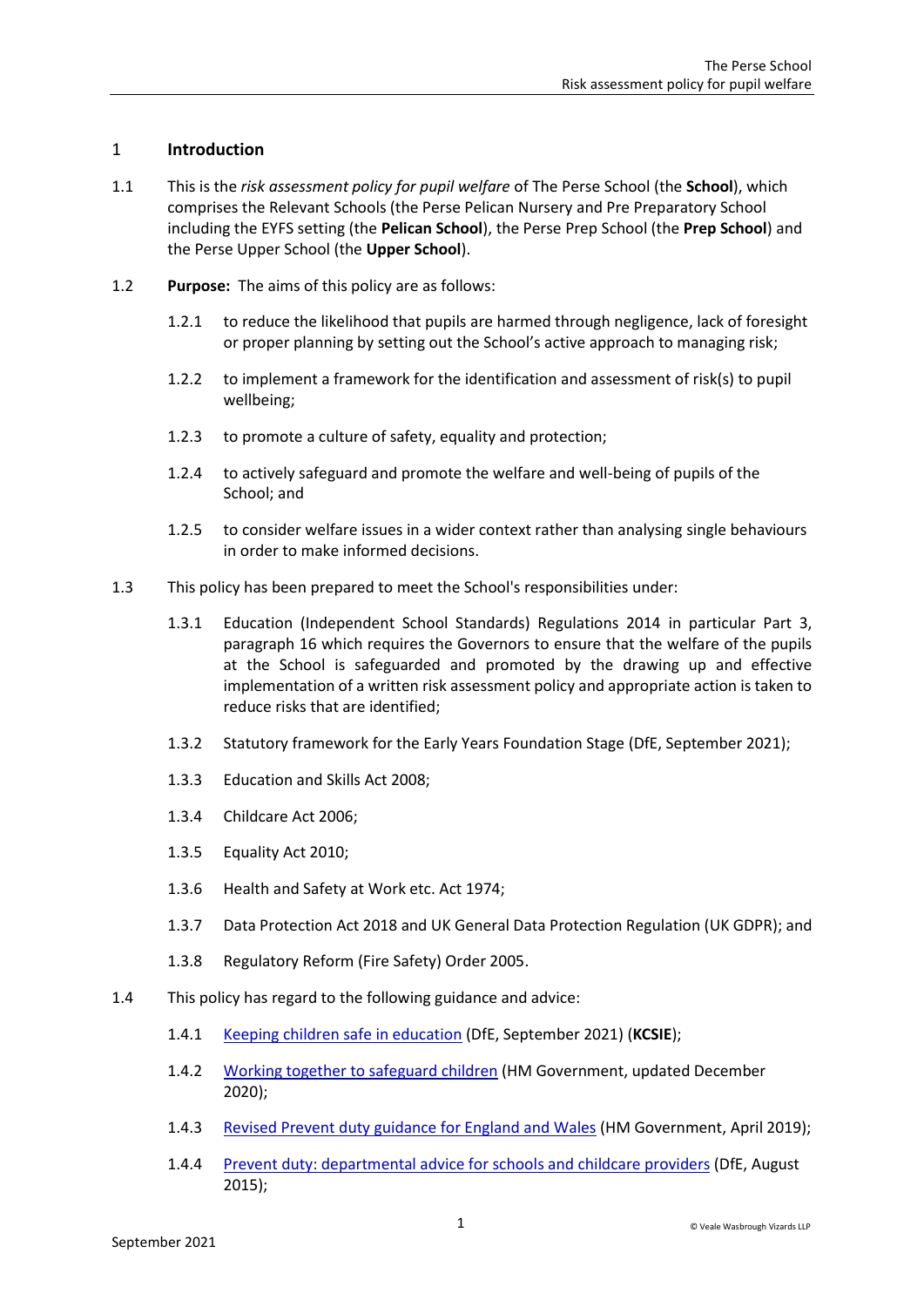- 1.4.5 [Preventing and tackling bullying: advice for headteachers, staff and governing bodies](https://www.gov.uk/government/publications/preventing-and-tackling-bullying) (DfE, July 2017);
- 1.4.6 [Advice and Guidance: How can we stop prejudice-based bullying in schools?](https://www.equalityhumanrights.com/en/advice-and-guidance/how-can-we-stop-prejudice-based-bullying-schools) (Equality and Human Rights Commission);
- 1.4.7 [Information sharing: advice for practitioners providing safeguarding services to](https://www.gov.uk/government/publications/safeguarding-practitioners-information-sharing-advice)  [children, young people, parents and carers](https://www.gov.uk/government/publications/safeguarding-practitioners-information-sharing-advice) (DfE, July 2018);
- 1.4.8 [Sexual violence and sexual harassment between children in schools and colleges](https://www.gov.uk/government/publications/sexual-violence-and-sexual-harassment-between-children-in-schools-and-colleges) (DfE, September 2021); and
- 1.4.9 [Relationships Education, Relationships and Sex Education \(RSE\) and Health](https://www.gov.uk/government/publications/relationships-education-relationships-and-sex-education-rse-and-health-education)  [Education](https://www.gov.uk/government/publications/relationships-education-relationships-and-sex-education-rse-and-health-education) Guidance (DfE, July 2019).

#### <span id="page-3-0"></span>2 **Responsibilities**

- 2.1 The Governors have overall responsibility for safeguarding and promoting pupil welfare and well-being at the School.
- 2.2 At an operational level, the Head of each Relevant School (The Head) will:
	- 2.2.1 ensure that the health, safety and wellbeing of pupils is suitably promoted;
	- 2.2.2 ensure that all staff are aware of, and adhere to, the School's policies and procedures on pupil health, safety and welfare;
	- 2.2.3 ensure that key staff have clearly established roles and responsibilities;
	- 2.2.4 ensure that staff are appropriately trained to identify and deal with pupil welfare issues;
	- 2.2.5 ensure that where concerns about a pupil's welfare are identified, the risks are appropriately managed;
	- 2.2.6 consult with staff, pupils, parents and others, where appropriate, to find practical solutions to welfare issues;
	- 2.2.7 ensure that standards of pupil welfare at the School are regularly monitored both at an individual level and across the whole school community to identify trends and issues of concern and to improve systems to manage these.
	- 2.2.8 Monitor the implementation of this policy, as well as any action taken in response to a risk assessment, and evaluate effectiveness.
- 2.3 Those named in paragraph [3.6](#page-6-0) are responsible for carrying out risk assessments in relation to the specific matters of pupil health, safety and welfare covered in those policies.

#### <span id="page-3-1"></span>3 **Pupil welfare**

- 3.1 The School recognises its responsibility to safeguard and promote the welfare of pupils in its care. This responsibility encompasses the following principles:
	- 3.1.1 to promote a child centred and co-ordinated approach to safeguard pupils' welfare;
	- 3.1.2 to support pupils' physical and mental health and emotional wellbeing (as well as their social and economic well-being);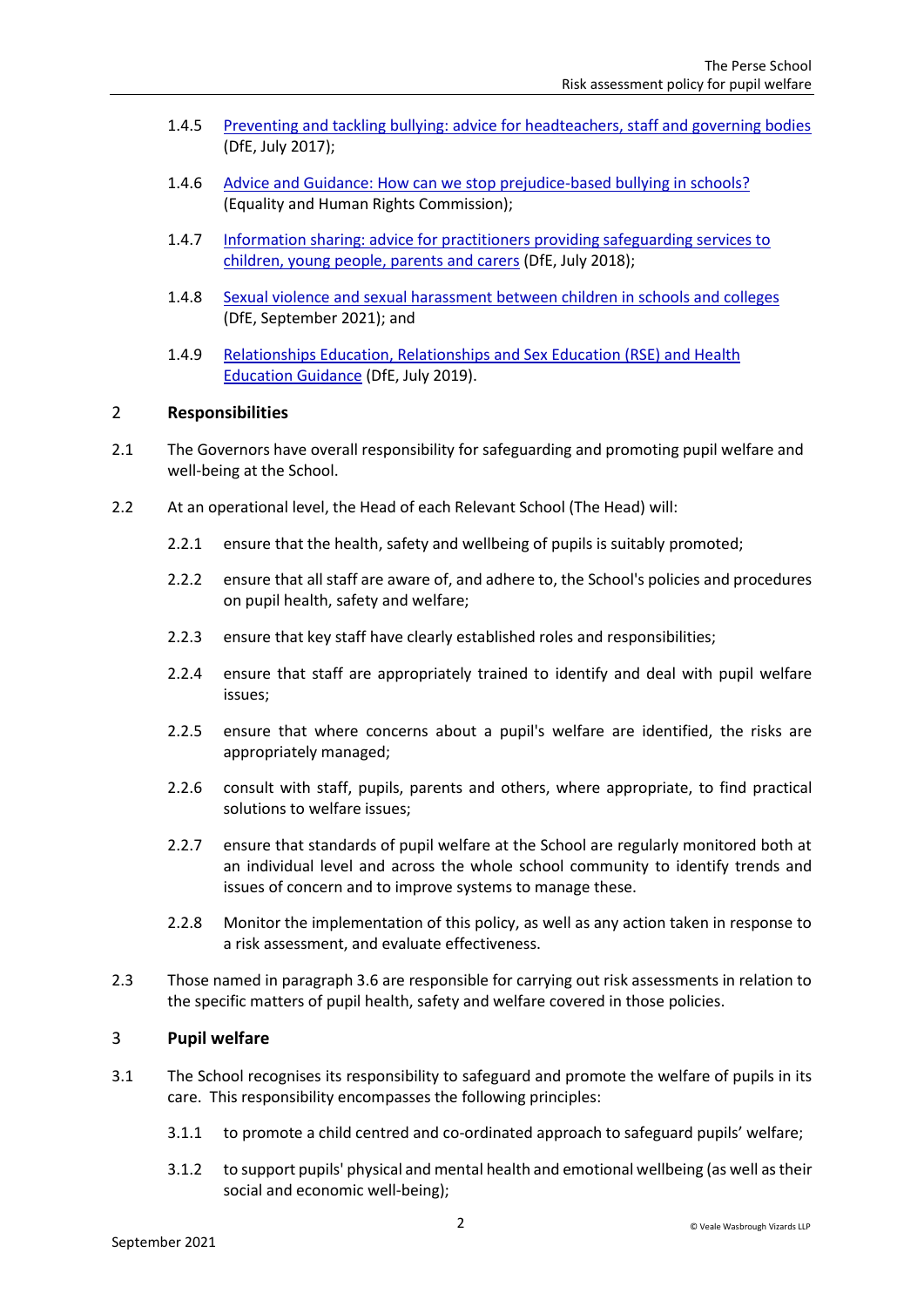- 3.1.3 to identify children who may require early help, those in need and / or those suffering, or likely to suffer, significant harm<sup>1</sup>;
- 3.1.4 to protect pupils from all types of abuse, violence, sexual violence, harassment, and exploitation and neglect;
- 3.1.5 to recognise that corporal punishment at the School can never be justified and force can never be used as a form of punishment;
- 3.1.6 to provide pupils with appropriate education, training and recreation to keep themselves safe and well, including PSHE Education and Relationships Education and Relationships and Sex education (as appropriate);
- 3.1.7 to encourage pupils to report concerns and to contribute to society;
- 3.1.8 to protect pupils from the risk of honour based violence, FGM, radicalisation, extremism and being drawn into terrorism, modern slavery and human trafficking by actively promoting fundamental British values and providing appropriate support to those assessed as being vulnerable;
- 3.1.9 to ensure that pupils are provided with a safe and healthy environment so far as reasonably practicable;
- 3.1.10 to promote a whole-school approach to online safety and to protect pupils from the risks arising from the use of technology;
- 3.1.11 to listen to and respect pupils and in particular to listen to pupils' complaints and concerns, to complaints and concerns raise by others about pupil wellbeing / welfare and to investigate and manage such concerns effectively; and
- 3.1.12 to consult with stakeholders about issues of pupil welfare and ensure that appropriate training and support is provided to pupils.
- 3.2 The School recognises that individual pupils may have needs which arise from physical, medical, sensory, learning, emotional or behavioural difficulties which require provision additional to or different from that generally required by children of the same age in mainstream schools. The School is committed to promoting and safeguarding the welfare of all of its pupils having regard to the special requirements of individual pupils but, where appropriate or necessary, balancing the special requirements of individual pupils against the School's responsibilities to promote and safeguard the welfare of all its pupils.
- 3.3 In addition, when carrying out its assessments, the School will endeavour to take into account all relevant factors including, where appropriate:
	- 3.3.1 a pupil's wishes and feelings, wherever possible;
	- 3.3.2 their family circumstances;
	- 3.3.3 the wider community context in which they are living;
	- 3.3.4 wider environmental and/or other extra-familial threats and/or new and emerging threats e.g. online threats.

<sup>&</sup>lt;sup>1</sup> As defined by section 17 and / or section 47 of the Children Act 1989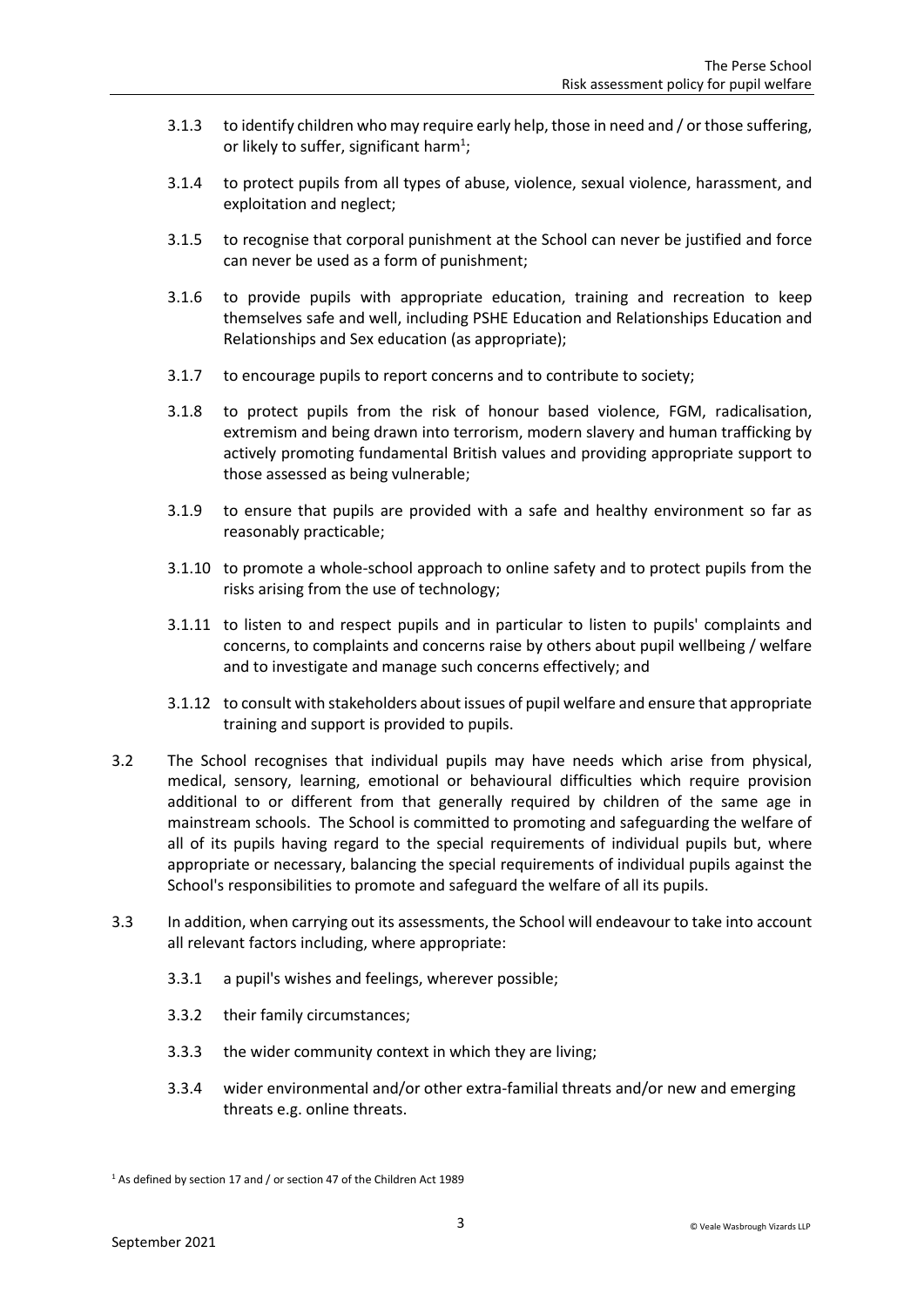- 3.4 The School addresses its commitment to these principles through:
	- 3.4.1 **Prevention** ensuring that all reasonable measures are taken to minimise the risk of harm to pupils and their welfare by:
		- (a) ensuring through training that all staff are aware of and committed to this policy and the values set out;
		- (b) establishing a positive, supportive and secure environment in which pupils can learn and develop;
		- (c) including in the curriculum, activities and opportunities for PSHE and relationships and sex education which equip pupils with skills to enable them to protect their own welfare and that of others;
		- (d) providing appropriate medical and pastoral support that is accessible and available to all pupils;
		- (e) providing pupils with the confidence and a mechanism to raise any problems, concerns or complaints they may have; and
		- (f) providing support as soon as a problem emerges at any point in a child's life and taking appropriate action in accordance with the Cambridgeshire and Peterborough Safeguarding Children Partnership Board referral threshold document. The School will, in particular, be alert to signs of abuse and neglect, signs of serious violence and to the potential need for early help; and
		- (g) creating a culture and environment that promotes pupil welfare, deters abuse and challenges inappropriate behaviour.
	- 3.4.2 **Protection** ensuring all appropriate actions are taken to address concerns about the welfare of a pupil, whether of a safeguarding nature or otherwise. This includes:
		- (a) having a zero-tolerance attitude to abuse, maintaining an attitude of "it could happen here";
		- (b) ensuring that pupils, staff and others, where necessary, are aware of the School's relevant processes and procedures and what is expected of them;
		- (c) taking immediate and appropriate action in response to concerns about a child's welfare (even if they are considered to be low level and/or they do not presently meet the harm thresholds) and by keeping appropriate records;
		- (d) managing the issue or concern in line with the appropriate policy, procedure or guidance and pastoral support processes;
		- (e) proactively sharing information to help identify, assess and respond to risks or concerns about the safety and welfare of children with appropriate colleagues, agencies and involving pupils and their parents appropriately; and
		- (f) being aware of changing or emerging threats to pupil welfare such as infectious diseases, increased reports of peer-on-peer abuse, trends in drug and substance abuse, increased criminal activity or emerging online or technological issues.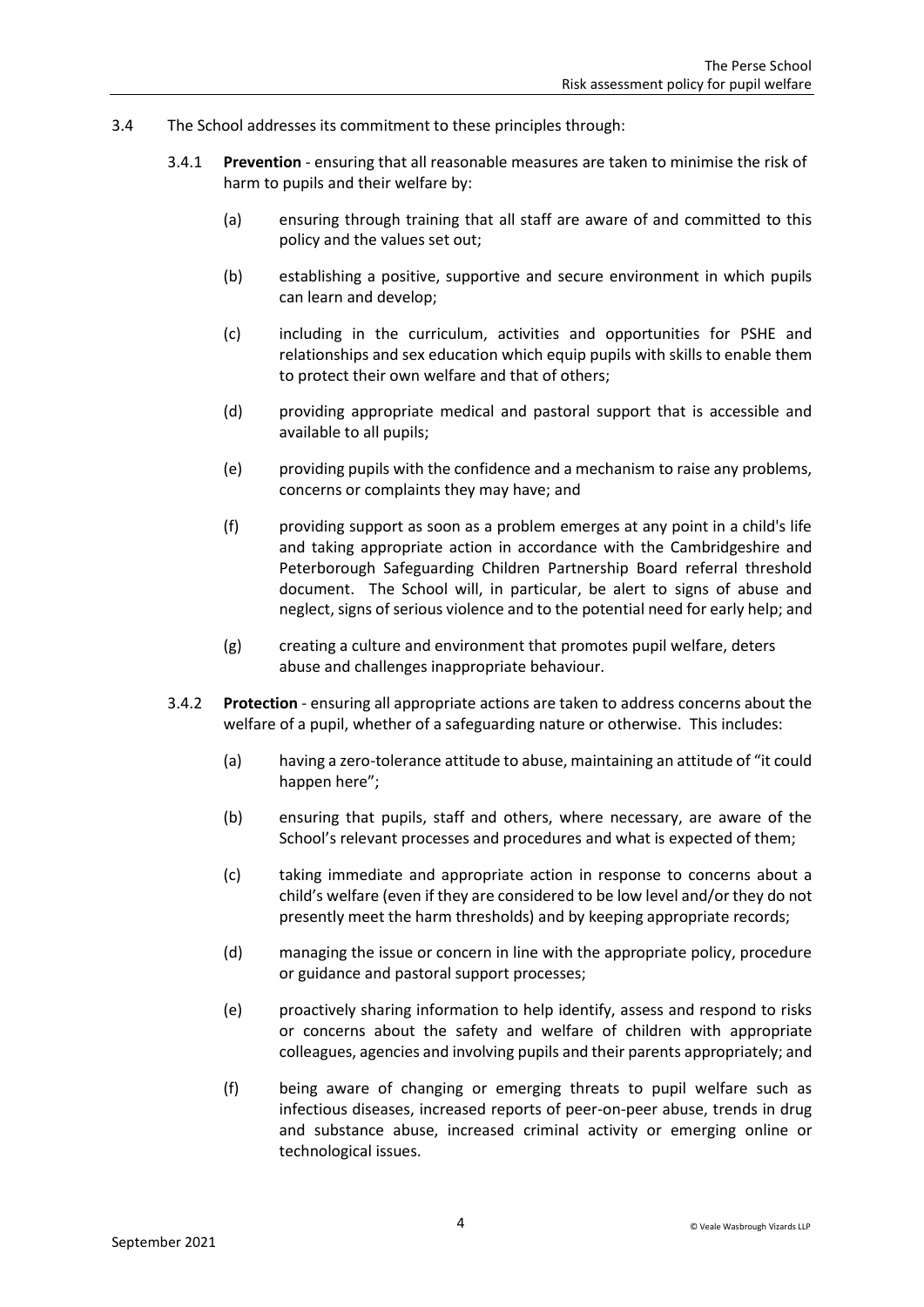- 3.5 The School recognises that pupil welfare and well-being can be adversely affected by many matters whether in or away from school, including abuse, bullying, violence and harassment, radicalisation, behavioural and health issues (both mental and physical).
- <span id="page-6-0"></span>3.6 The School has developed this policy and the policies in the table below, which set out full details of its procedures to safeguard and promote pupil health, safety and welfare.

| <b>Policy</b>                                                                                 | Overall responsibility for implementation of<br>policy and authorisation of risk                                                  |
|-----------------------------------------------------------------------------------------------|-----------------------------------------------------------------------------------------------------------------------------------|
| Safeguarding and child protection policy and<br>procedures (including missing pupil policies) | Designated Safeguarding Lead for the Relevant<br>School                                                                           |
| Recruitment, selection and disclosure policy and<br>procedure                                 | Director of HR and Senior Deputy Head                                                                                             |
| Anti-bullying policy (pupils)                                                                 | Deputy Head (Pupil development and welfare) -<br><b>Upper School</b><br>Deputy Head - Prep School<br>Deputy Head - Pelican School |
| Behaviour and discipline policy /alcohol policy /<br>anti-drugs policies                      | Deputy Head (Pupil development and welfare) -<br><b>Upper School</b><br>Deputy Head - Prep School<br>Deputy Head - Pelican School |
| Acceptable use of ICT policy for pupils                                                       | Director of ICT                                                                                                                   |
| Online safety policy                                                                          | Director of ICT                                                                                                                   |
| Health and safety policy                                                                      | <b>Domestic Bursar</b>                                                                                                            |
| First aid policy                                                                              | <b>Domestic Bursar</b>                                                                                                            |
| Administration of medication policy / Health<br>care procedure                                | <b>Domestic Bursar</b>                                                                                                            |
| Learning difficulties policy                                                                  | <b>Head of Learning Support</b>                                                                                                   |
| Accessibility plan                                                                            | <b>Domestic Bursar</b>                                                                                                            |
| <b>Educational visits policy</b>                                                              | <b>Educational Visits Coordinator of the Relevant</b><br>School                                                                   |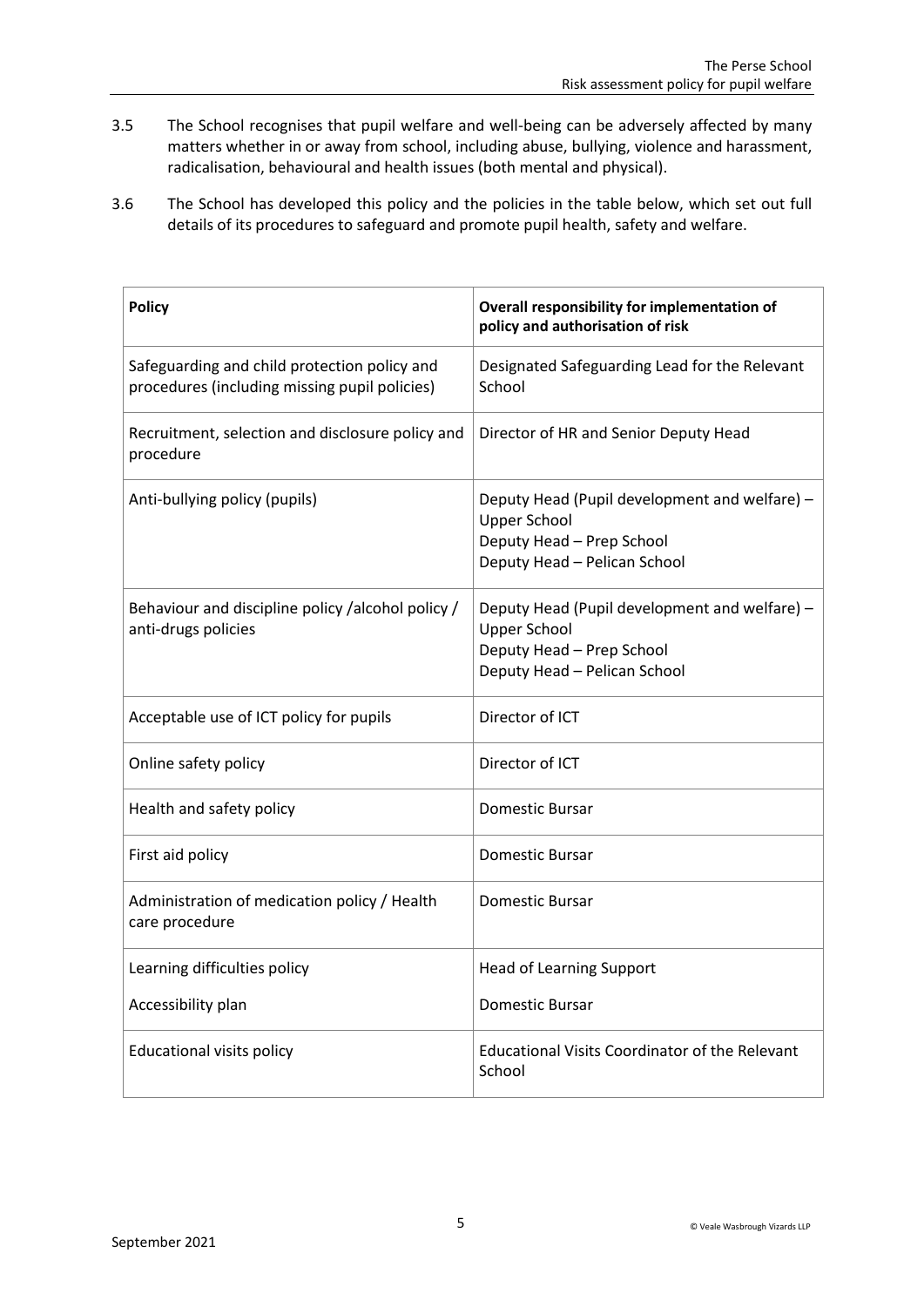| <b>Policy</b>                         | Overall responsibility for implementation of<br>policy and authorisation of risk                                           |
|---------------------------------------|----------------------------------------------------------------------------------------------------------------------------|
| Supervision                           | Deputy Head (Pupil development and welfare) -<br>Upper School<br>Deputy Head - Prep School<br>Deputy Head - Pelican School |
| Visitors and visiting speakers policy | Deputy Head (Pupil development and welfare) -<br>Upper School<br>Deputy Head - Prep School<br>Deputy Head - Pelican School |

#### <span id="page-7-0"></span>4 **Risk assessment**

- 4.1 Where a concern about a pupil's welfare is identified, the risks to that pupil's welfare will be assessed and appropriate action will be taken to reduce the risks identified. The assessment and action will be recorded and regularly monitored and reviewed. More guidance on risk assessment can be found in Appendix 1.
- 4.2 The format of risk assessment may vary and may be included as part of the School's overall pastoral support system in response to a welfare issue, including the use of individual pupil welfare plans (such as behaviour, healthcare and education plans, as appropriate) or by using the attached risk assessment form at Appendix 2 and / or the pupil welfare summary at Appendix 3. Regardless of the form used, the School's approach to promoting pupil welfare will be systematic and pupil focused.
- 4.3 The information obtained through this process and the action agreed will be shared, as appropriate, with other staff, parents and third parties in order to safeguard and promote the welfare of a particular pupil or of pupils generally.
- 4.4 Risk assessments are stored on SharePoint. Assessments relating to individual pupils will be held on their pupil records.

#### <span id="page-7-1"></span>5 **Reporting and information-sharing**

- 5.1 When assessing risks to pupil welfare and well-being at the School, all staff should also consider whether the matter should be reported to outside agencies and /or regulatory bodies, including but not restricted to, Children's Social Care, the police (including, in relation to those identified as being at risk of radicalisation, the Lead Prevent Officer (Cambridgeshire Police)), ISI, CAMHS, the Charity Commission.
- 5.2 The procedures for reporting safeguarding concerns are set out in the School's *Safeguarding and Child Protection Policy*. Consideration will be also be given to the need for the School to report a matter to the Modern Slavery Trafficking Unit of the National Crime Agency.
- 5.3 The School understands that information sharing is essential for effective safeguarding and promoting the welfare of children and young people. Fears about sharing information will not stand in the way of the need to promote the welfare, and protect the safety, of pupils, which is always the School's paramount concern.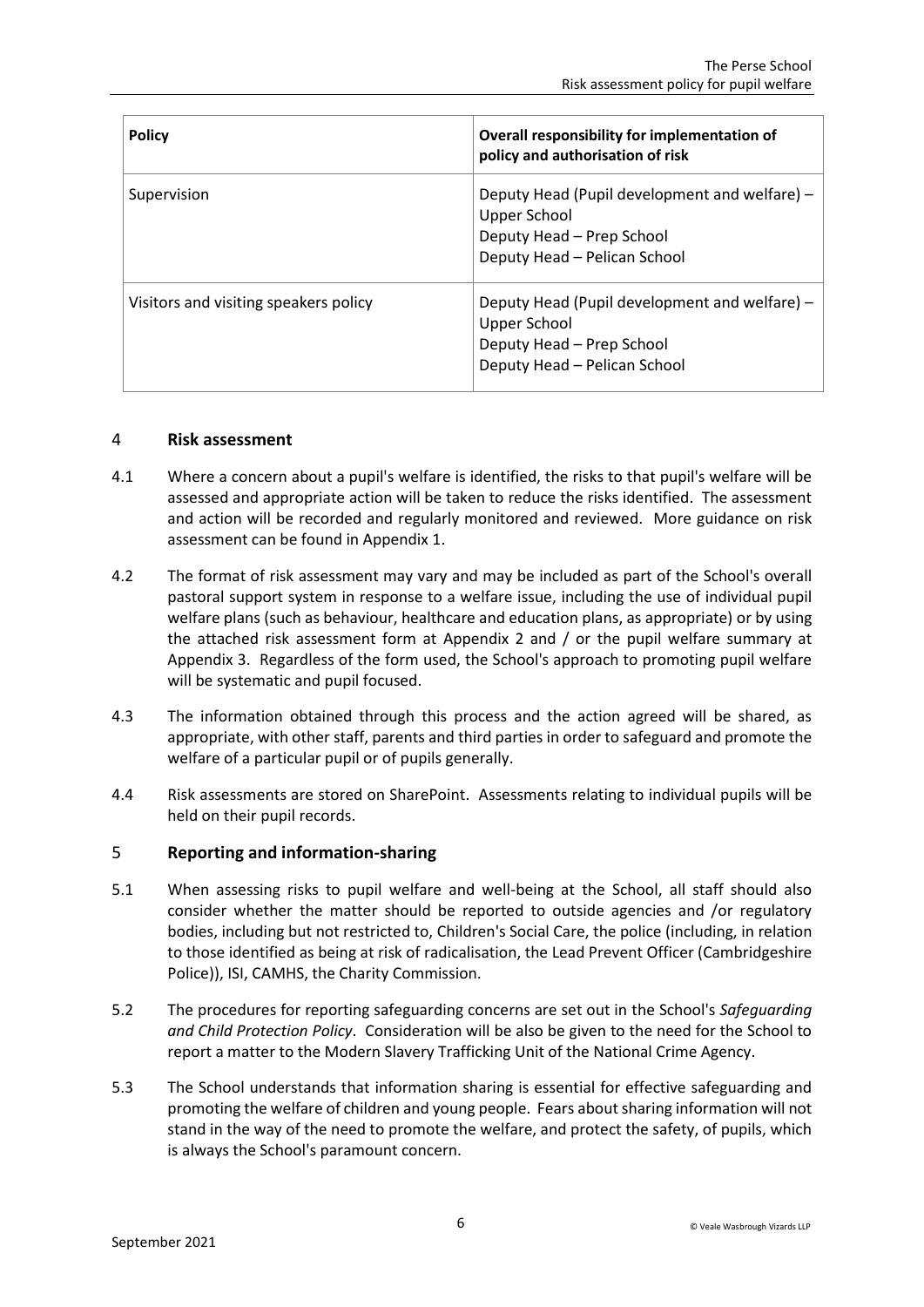- 5.4 The School will cooperate with Children's Social Care, and where appropriate the police, to ensure that all relevant information is shared for the purposes of early help assessments, and assessments and child protection investigations under the Children Act 1989.
- 5.5 The School monitors pupil attendance and shall inform the applicable local authority in the appropriate circumstances of any pupil who is going to be added to or deleted from the School's admission register. The School will consider whether it is necessary to liaise with the local authority in circumstances where a parent has expressed an intention to home educate a child.

## <span id="page-8-0"></span>6 **Training**

- 6.1 The School ensures that regular guidance and training is arranged on induction and at regular intervals thereafter so that staff and volunteers understand what is expected of them by this policy and have the necessary knowledge and skills to carry out their roles.
- 6.2 The level and frequency of training depends on role of the individual member of staff and the need for them to complete risk assessments as part of their role.
- 6.3 The School maintains written records of all staff training.

## <span id="page-8-1"></span>7 **Record keeping**

- 7.1 The School will retain records of all welfare concerns, discussions and decisions made and the reasons for those decisions. This is likely to include the significant findings of relevant risk assessments.
- 7.2 All records created in accordance with this policy are managed in accordance with the School's *Records Management Policy* and *Records Retention Schedule*.
- 7.3 The information created in connection with this policy may contain personal data. The School's use of this personal data will be in accordance with data protection law. The School has published privacy notices on its website which explain how the School will use personal data. In addition, staff must ensure that they follow the School's data protection policies and procedures when handling personal data created in connection with this policy. This includes the School's *Data Protection Policy for Staff, Governors and Volunteers* and *Information Security and Sharing Data Guidance* which are both contained in the *Data Protection and Information Security Handbook*.

#### <span id="page-8-2"></span>8 **Monitoring and review**

- 8.1 Relevant risk assessments and any action taken in response to risk assessments will be monitored regularly in order to ensure that pupil welfare issues are being appropriately managed, and to ensure that any potential patterns are identified, including patterns of lowlevel concerning, problematic or inappropriate behaviour.
- <span id="page-8-3"></span>8.2 This policy and related school procedures will be reviewed annually by the Board of Governors as part of the annual review of safeguarding and updated as necessary.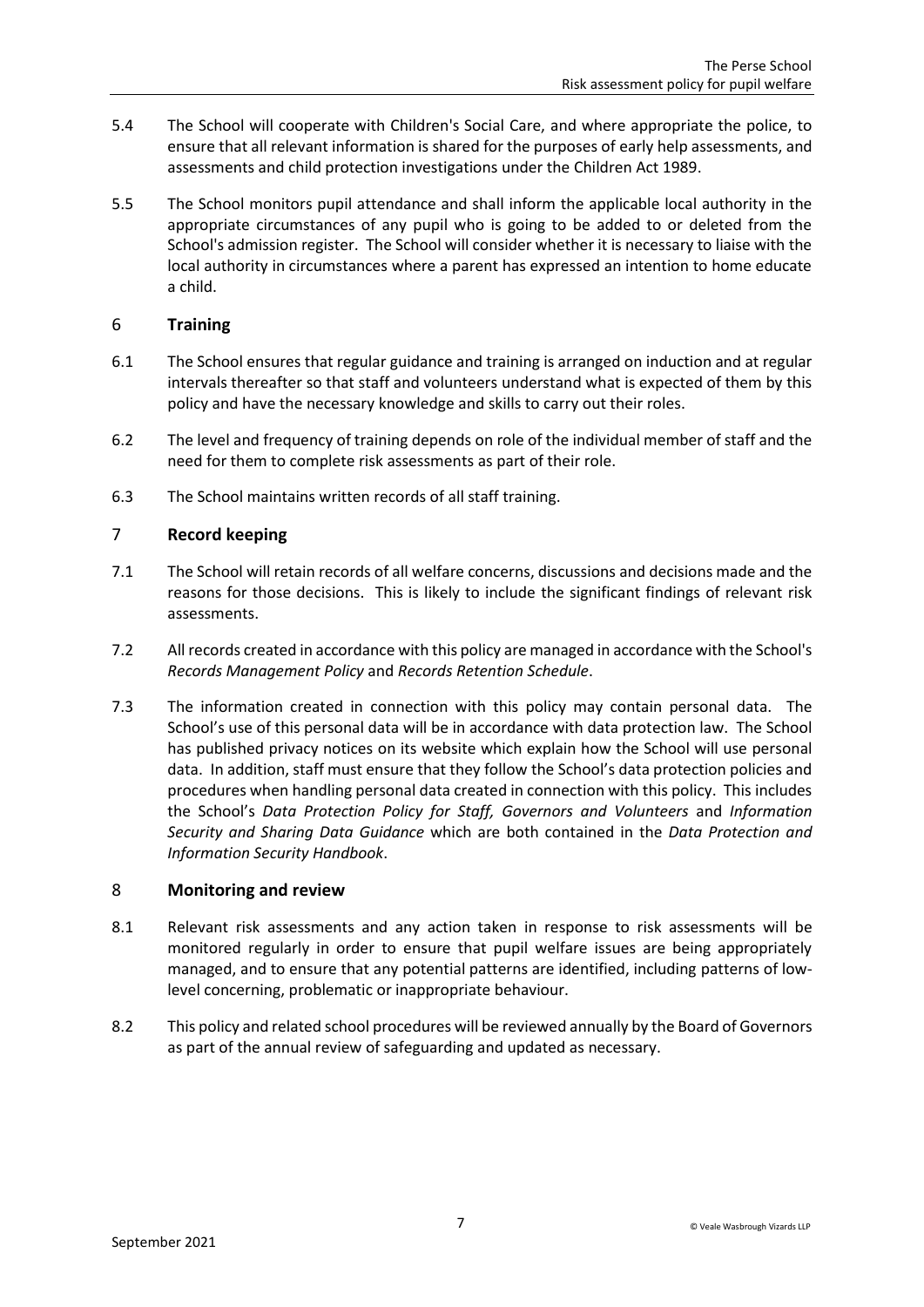## 9 **Version Control**

| Date of adoption of this policy     | 6 <sup>th</sup> September 2021                                                                               |
|-------------------------------------|--------------------------------------------------------------------------------------------------------------|
| Date of last review of this policy  | August 2021                                                                                                  |
| Date for next review of this policy | August 2022                                                                                                  |
| Policy owner (SLT)                  | Upper School - Deputy Head (Pupil development<br>and welfare)<br>Prep School - Head<br>Pelican School - Head |
| Authorised by                       | Jonathan Scott<br>On behalf of the Board of Governors                                                        |
| Circulation                         | Governors / teaching staff / all staff / parents /<br>pupils [on request]                                    |
|                                     | Published on the School's website and<br>PersePortal and available from the School Office<br>on request      |
| <b>Status</b>                       | Complies with the Education (Independent<br>School Standards) Regulations 2014<br>(SI2014/3283)              |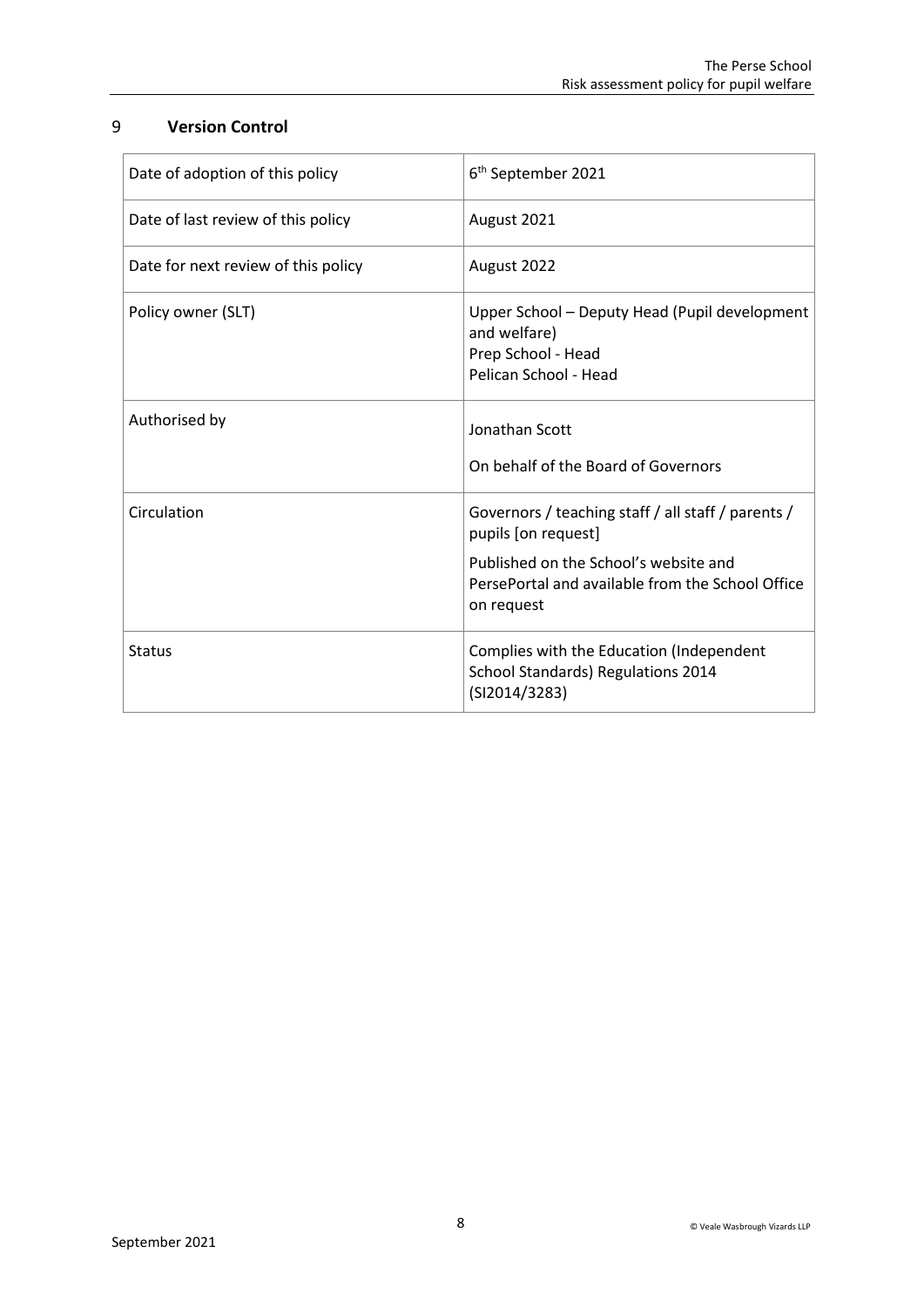#### <span id="page-10-0"></span>**Appendix 1: Guidance on risk assessment**

A pupil welfare risk assessment is a careful examination of what could cause harm to pupil welfare and a consideration of appropriate control measures, so that you can weigh up whether the School has taken adequate precautions or should take additional steps to prevent the risk of harm.

The risk assessment process is not intended to create huge amounts of paperwork and neither should it be viewed as purely a tick box exercise. Its purpose is to identify sensible measures to control real risks - those that are most likely to occur and /or will cause the most harm if they do.

When thinking about your risk assessment in this context, remember:

- a welfare issue is anything that may harm a pupil; to include sexual violence, sexual harassment, cyber-bullying, abuse and the risk of radicalisation and extremism.
- the risk is the chance that a pupil could be harmed, together with an indication of how serious the harm could be if it occurs.

#### **Step 1: Identify the issue**

First you need to work out how pupils could be harmed. This will generally be set out in the concern raised about a pupil's welfare.

#### **Step 2: Decide who might be harmed and how**

Identify individual pupils or groups of pupils who might be harmed and how they might be harmed by the concern raised.

#### **Step 3: Evaluate the risks and decide on precautions**

Decide what to do about the risks.

Compare what you currently do with what is required by law, DfE guidance or is accepted good practice. If there is a difference, list what needs to be done to protect the pupil's welfare. Where appropriate take into account any special requirements or protected characteristics. Identify how information should be shared and follow any procedures regarding the internal authorisation of suggested precautions.

#### **Step 4: Record your findings and implement them**

Make a written record of your significant findings - the concern, the issues, how pupil(s) might be harmed and what arrangements the School has in place to control those risks.

There is no prescribed format for this record but any record produced should be simple and focussed on control measures and the steps the School proposes to take to manage the risk.

#### **Step 4: Relevant consultation**

Meet with the pupil, the pupil's parent(s) or carer(s) or third party eg professional involved with the pupil to discuss the risks and wishes and feelings of the pupil if appropriate.

#### **Step 6: Review your risk assessment and update, if necessary**

Assessment should be a dynamic process which analyses and responds to the changing nature and level of need and/or risk. You should review what you are doing for the pupils identified and across the School generally and monitor and review the efficacy and / or the outcome of the measures you have put in place on a regular basis, or as required.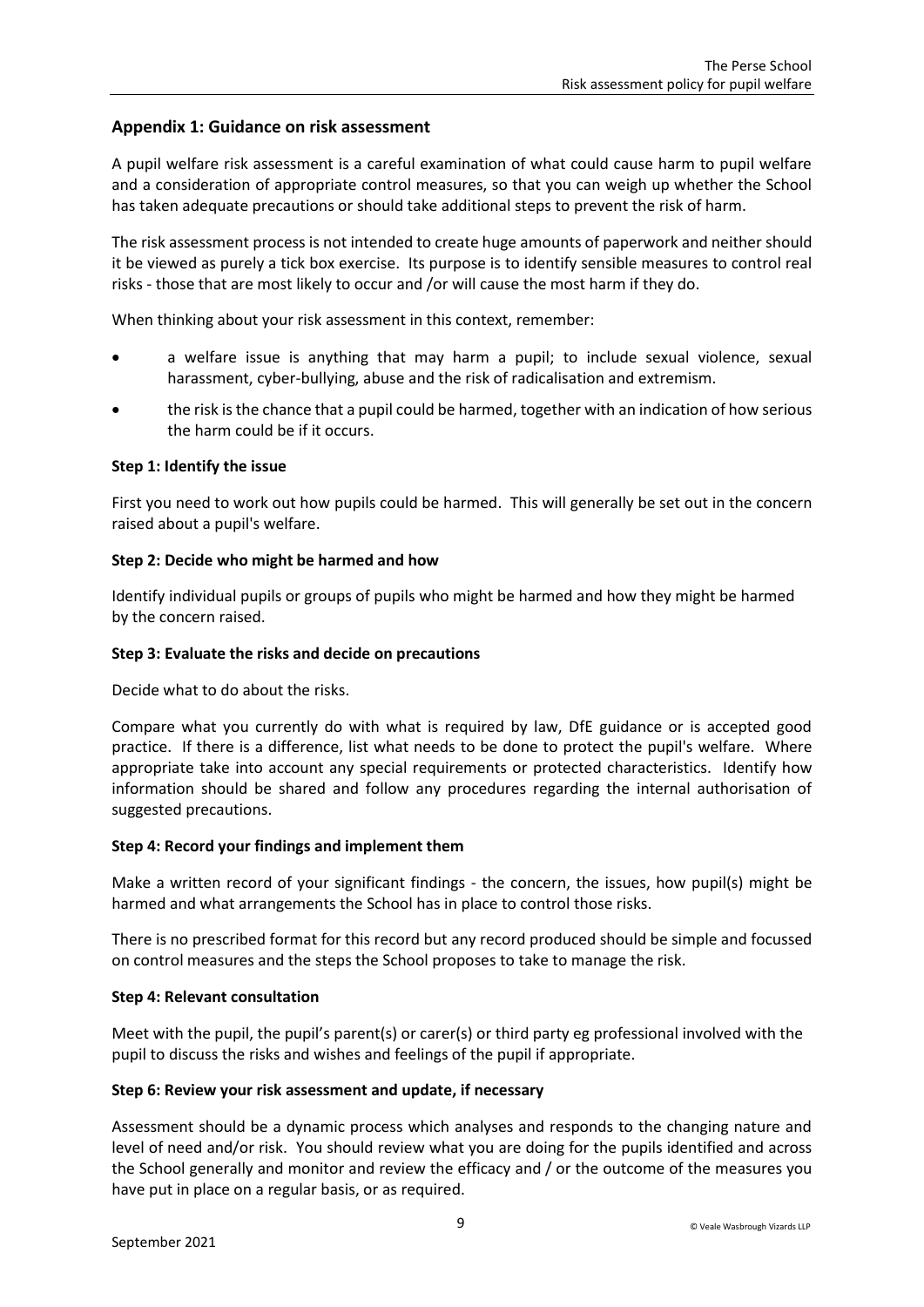## <span id="page-11-0"></span>**Appendix 2: (Non-exhaustive) Checklist of factors to consider for a risk assessment of pupil welfare**

In assessing the risks, the assessor should consider the factors listed below as well as using the factors to consider any involvement from outside agencies, for example requests for Early Help. The factors should be used to assess the nature and level of risk posed and / or faced by the pupil(s) in school including in relation to location, activities, contact with specific pupils, transport to and from school and contexts outside school.

## **Child's developmental needs**

**Age and understanding:** e.g. developmental stage, concerns about developmental delay.

**Health:** e.g. physical health issue e.g. serious allergies / disability, mental health issue e.g. depression, self-harm, exhibits signs of an eating disorder, drug or alcohol use, smoking, suspicion of child being prepared for FGM, unsafe / inappropriate / abusive sexual behaviour, unmet medical needs e.g. failure to access medical attention, concerns about developmental delay.

**Education:** e.g. at risk of peer-on-peer abuse, exclusions, being missing from education (including for parts of the school day), frequent moves of school, behaviour record, SEND needs e.g. ASD, under / over achiever, poor home-school relationship.

**Emotional and Behavioural development:** e.g. display of extremist views, anti-social behaviour, illegal / offending behaviour, personality trait issues e.g. self-imposed goals, a one off incident or sustained pattern, is the behaviour at risk of escalating, what is the frequency of the behaviour.

**Identity:** e.g. gender, low self-esteem.

**Family and Social relationships:** e.g. power imbalance, peer groups, social media / internet use, risk of bullying / being bullied, risk of sexual harassment and / or sexual violence, child / young person beyond parental control, at risk of modern slavery, trafficking or child sexual exploitation and or child criminal exploitation, is frequently missing / goes missing from care or from home, concerns about any other adult, including a staff member.

**Social Presentation:** e.g. social problems, lack of friendship groups, child's online presence.

**Self-care Skills:** e.g. lack of care of appearance, lack of personal hygiene, unsuitable clothing.

**Child's wishes and views:** e.g. reporting to police, choice.

#### **Family and environmental factors**

**Family History and Functioning:** e.g. boarder, divorce, parental relationship tensions e.g. potential breakup / difficulties with step parent, domestic violence, single parent, absent parents, challenging sibling, Looked After Child, previous involvement with CSC, adopted child, privately fostered child, loss of significant adult, caring responsibilities, mental health issues.

**Anti-social or criminal behaviour:** eg: showing signs of being drawn into anti-social or criminal behaviour, including gang involvement and association with organised crime groups or county lines.

**Housing, Employment and Finance:** e.g. loss of parental income / job, inappropriate housing, asylum seeker.

**Family's Social Integration:** e.g. lack of support networks, family socially excluded.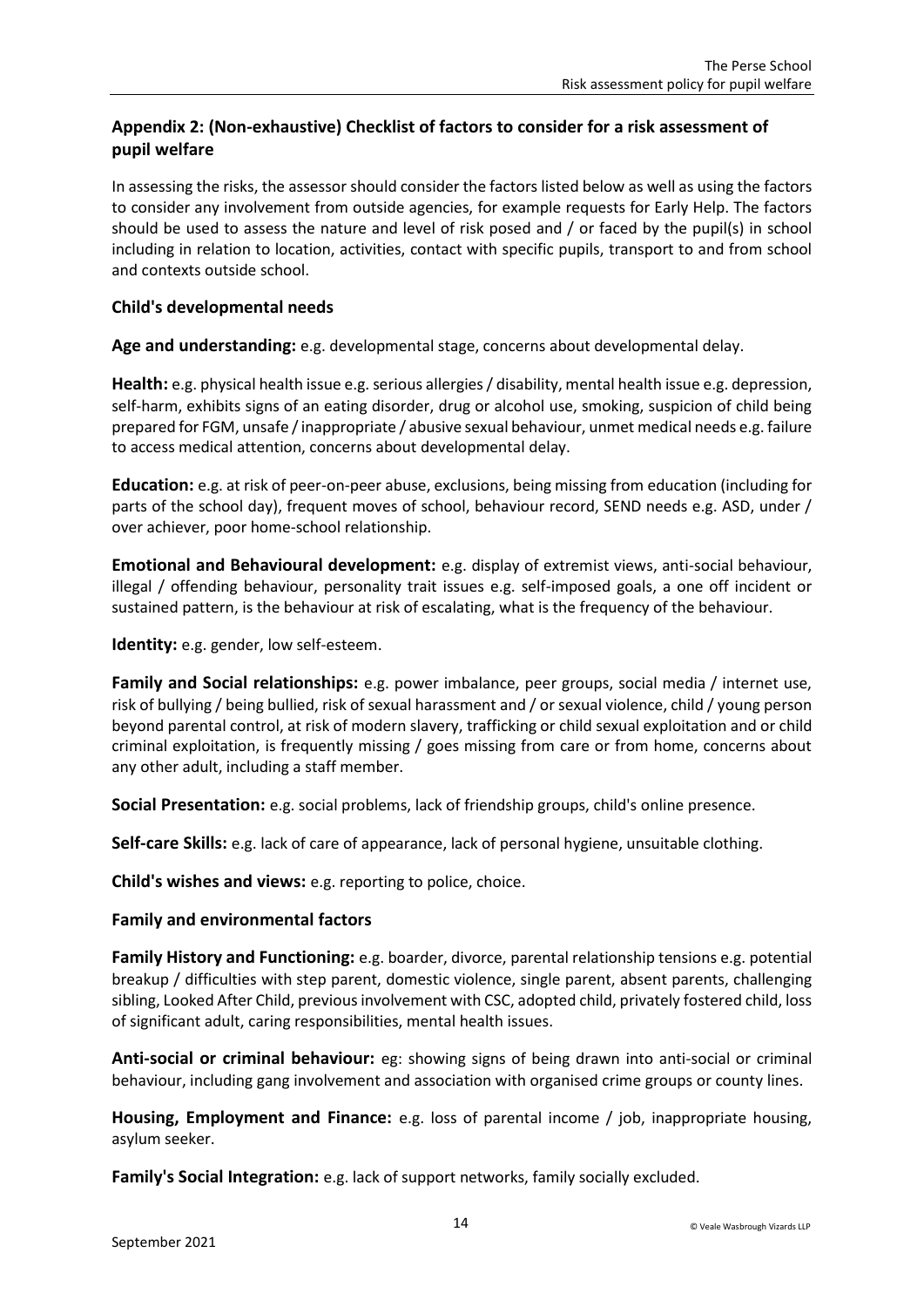# **Appendix 3: Example template risk assessment**

<span id="page-12-0"></span>

| What is the<br>welfare issue?                                                                                           | Who<br>might be<br>harmed<br>and how?       | What measures are<br>already in place?                                                                                                                             | What further action is<br>necessary?                                                                                                                                                                 | Action by whom?                                             | <b>Action by</b><br>when?  | <b>Action completed?</b>                                 | <b>Review date</b> |
|-------------------------------------------------------------------------------------------------------------------------|---------------------------------------------|--------------------------------------------------------------------------------------------------------------------------------------------------------------------|------------------------------------------------------------------------------------------------------------------------------------------------------------------------------------------------------|-------------------------------------------------------------|----------------------------|----------------------------------------------------------|--------------------|
| Alleged bullying<br>of Pupil A by<br>Pupil B                                                                            | Pupil A                                     | Both pupils have been<br>interviewed and<br>investigation is<br>ongoing.                                                                                           | Pupil A should not sit next to<br>Pupil B in class.<br>Lunchtime staff and<br>playground supervisors to<br>keep an eye on Pupil's A and<br>B at break times and report<br>any incidents to [• name]. | Class teacher<br>Lunchtime and<br>playground<br>Supervisors | Immediately<br>Immediately | Yes - communicated<br>to staff on $[• 00$<br>month year] |                    |
| Pupil A has<br>been overheard<br>telling Pupil B<br>that they<br>intend to travel<br>to Syria to live a<br>better life. | Pupil A,<br>Pupil B<br>and other<br>pupils. | Both Pupil A and B have<br>been spoken to and<br>interviewed by the DSL<br>and the parents, the<br>police and children's<br>social services have<br>been informed. | Pupil A should be referred to<br>the Channel Programme.<br>Obtain pupils and parent<br>consent to engage in the<br>Channel programme.                                                                | <b>DSL</b><br><b>DSL</b>                                    | Immediately                |                                                          |                    |
| Pupil A has<br>alleged that<br>they were<br>sexually                                                                    | Pupil A,<br>Pupil B<br>and other<br>pupils. | Referral has been made<br>to children's social care<br>on the same day,<br>submitting a MARF                                                                       | Pupil B to have an amended<br>timetable so that they are<br>not in any class with Pupil A<br>(to be kept under review                                                                                | <b>DSL</b><br>Teaching staff                                | Immediately                |                                                          |                    |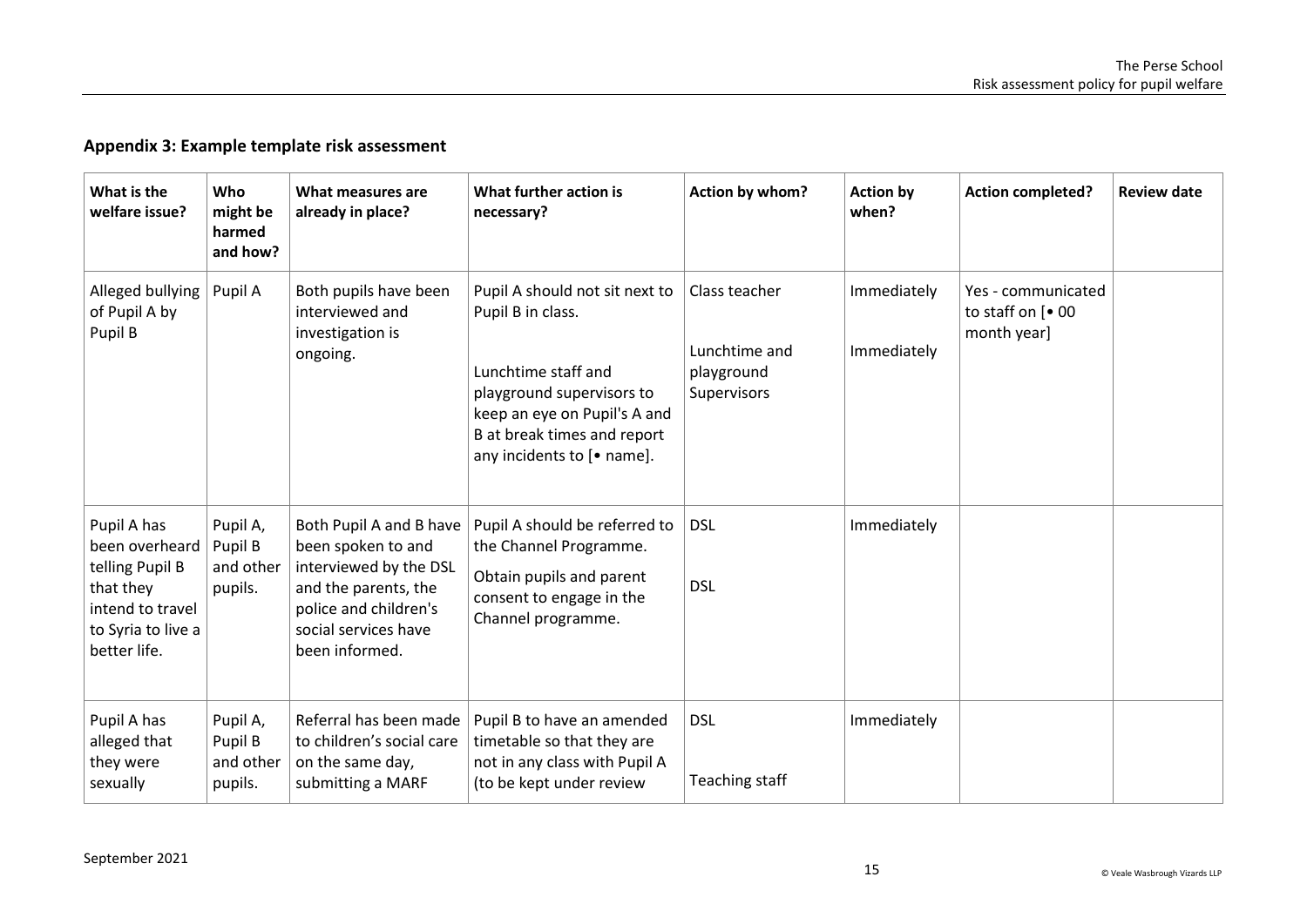| touched by<br>Pupil B on the<br>bus on the way<br>to school. |  | (Multi Agency Referral<br>Form) for both children.<br>The MARF led to<br>immediate police<br>involvement.<br>There are presently no<br>bail conditions or<br>recommendations that<br>Pupil B is suspended. | pending further advice from<br>authorities)<br>Specific teaching staff to be<br>briefed on the need to<br>ensure the children are not<br>together.<br>Pupil A given a trusted adult<br>they could go to at any time:<br>staff member will meet with<br>her regularly and support<br>her with break and<br>lunchtime arrangements | Trusted adult |  |  |  |
|--------------------------------------------------------------|--|------------------------------------------------------------------------------------------------------------------------------------------------------------------------------------------------------------|----------------------------------------------------------------------------------------------------------------------------------------------------------------------------------------------------------------------------------------------------------------------------------------------------------------------------------|---------------|--|--|--|
|--------------------------------------------------------------|--|------------------------------------------------------------------------------------------------------------------------------------------------------------------------------------------------------------|----------------------------------------------------------------------------------------------------------------------------------------------------------------------------------------------------------------------------------------------------------------------------------------------------------------------------------|---------------|--|--|--|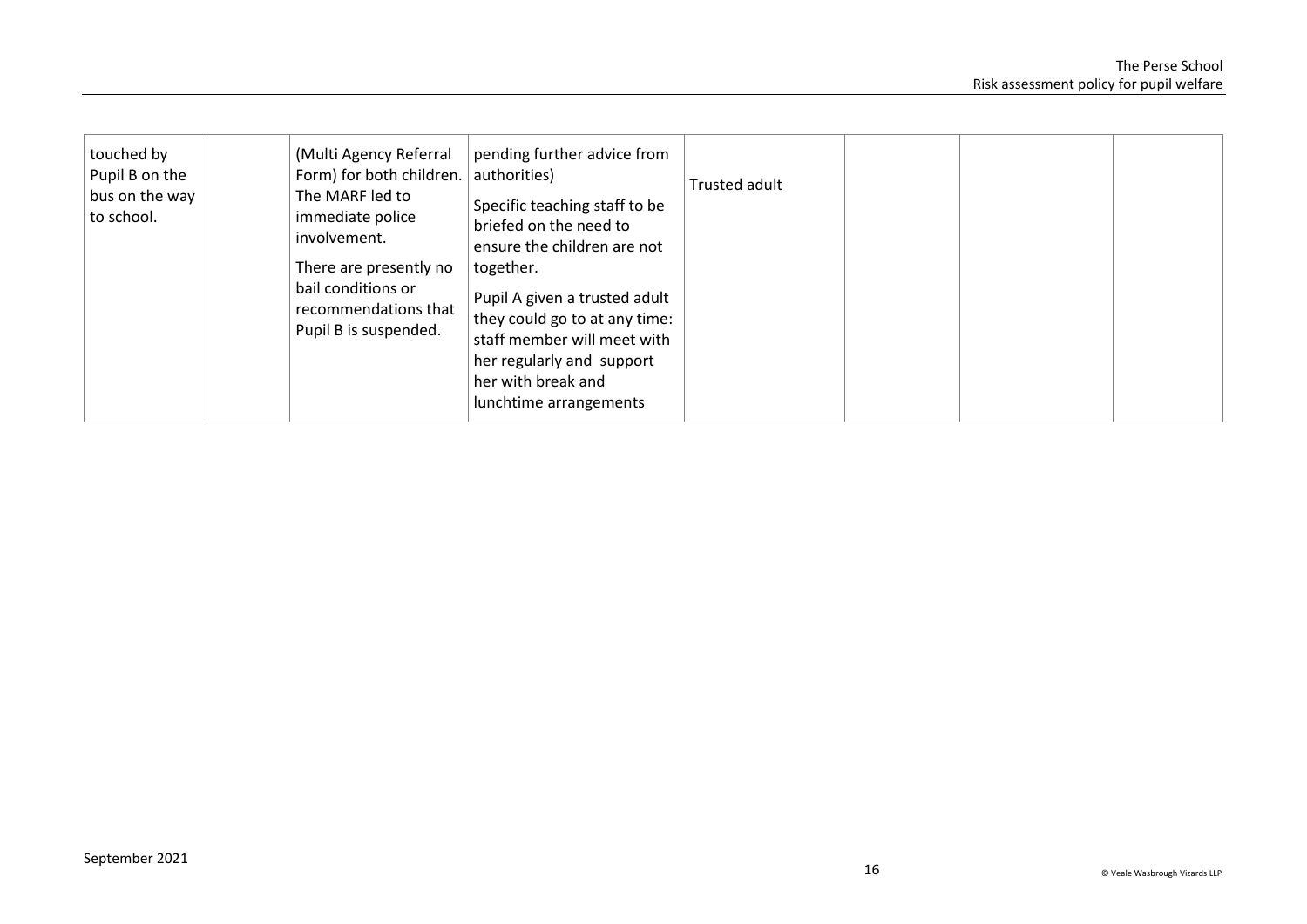<span id="page-14-0"></span>**Appendix 4: Pupil Welfare Summary**

**Name:**

## **Risk Level 0/1/2/3**

*0 – no current concerns 1 – some concerns 2 – more long term/higher risk concerns 3 - high risk. Risk assessment in place which you must read.*

The information in this document is CONFIDENTIAL (although taken from the pupil's SIMS file) and should only be read if you teach/come into regular contact with the pupil. It is designed to enable you to provide/target the best possible all round support to the pupil. Please do not print it/email it or share it with anyone. You should only discuss with the pupil or parents if there is good reason to do so and **only** after discussion with the pupil's tutor beforehand. If you have queries or concerns please contact the Tutor or Head of Year. Thank you.

## **Summary/background of difficulty**

## **Details of risk to welfare**

*(Click on 'Choose an item' next to relevant risk to select drop-down to enter YES)* 

| <b>SELECT OPTION</b> | <b>RISK TYPE</b>       | <b>SELECT OPTION</b> | <b>RISK TYPE</b>         |
|----------------------|------------------------|----------------------|--------------------------|
| <b>BELOW</b>         |                        | <b>BELOW</b>         |                          |
| Choose an item.      | Anxiety                | Choose an item.      | Lack of self-confidence  |
| Choose an item.      | Unhelpful coping       | Choose an item.      | Low self-esteem          |
|                      | strategies             |                      |                          |
| Choose an item.      | Low mood               | Choose an item.      | Anger                    |
| Choose an item.      | Eating disorder        | Choose an item.      | Perfectionist tendencies |
| Choose an item.      | Very high standard set | Choose an item.      | Social interactions      |
| Choose an item.      | Risk taking behaviours | Choose an item.      | Sleep problems           |
| Choose an item.      | Suicidal ideation      | Choose an item.      | Family illness           |
| Choose an item.      | Addiction (Gaming etc) | Choose an item.      | Family bereavement       |
| Choose an item.      | Finds communicating    | Choose an item.      | Gets overwhelmed         |
|                      | challenges difficult   |                      |                          |

## **Strategies to support pupil/minimise risk**

*(Click on 'Choose an item' next to relevant strategy to select drop-down to enter YES)* 

| <b>SELECT OPTION</b><br><b>BELOW</b> | <b>STRATEGY TYPE</b>                                                                | <b>SELECT OPTION</b><br><b>BELOW</b> | <b>STRATEGY TYPE</b>                                                |
|--------------------------------------|-------------------------------------------------------------------------------------|--------------------------------------|---------------------------------------------------------------------|
| Choose an item.                      | Monitor overworking                                                                 | Choose an item.                      | Allow brief drinks breaks/toilet<br>breaks                          |
| Choose an item.                      | Try not to respond to<br>emotional outbursts with<br>your own emotional<br>response | Choose an item.                      | Follow missing pupil procedure<br>as a priority                     |
| Choose an item.                      | Avoid confrontation                                                                 | Choose an item.                      | Avoid asking direction questions<br>if time out card placed on desk |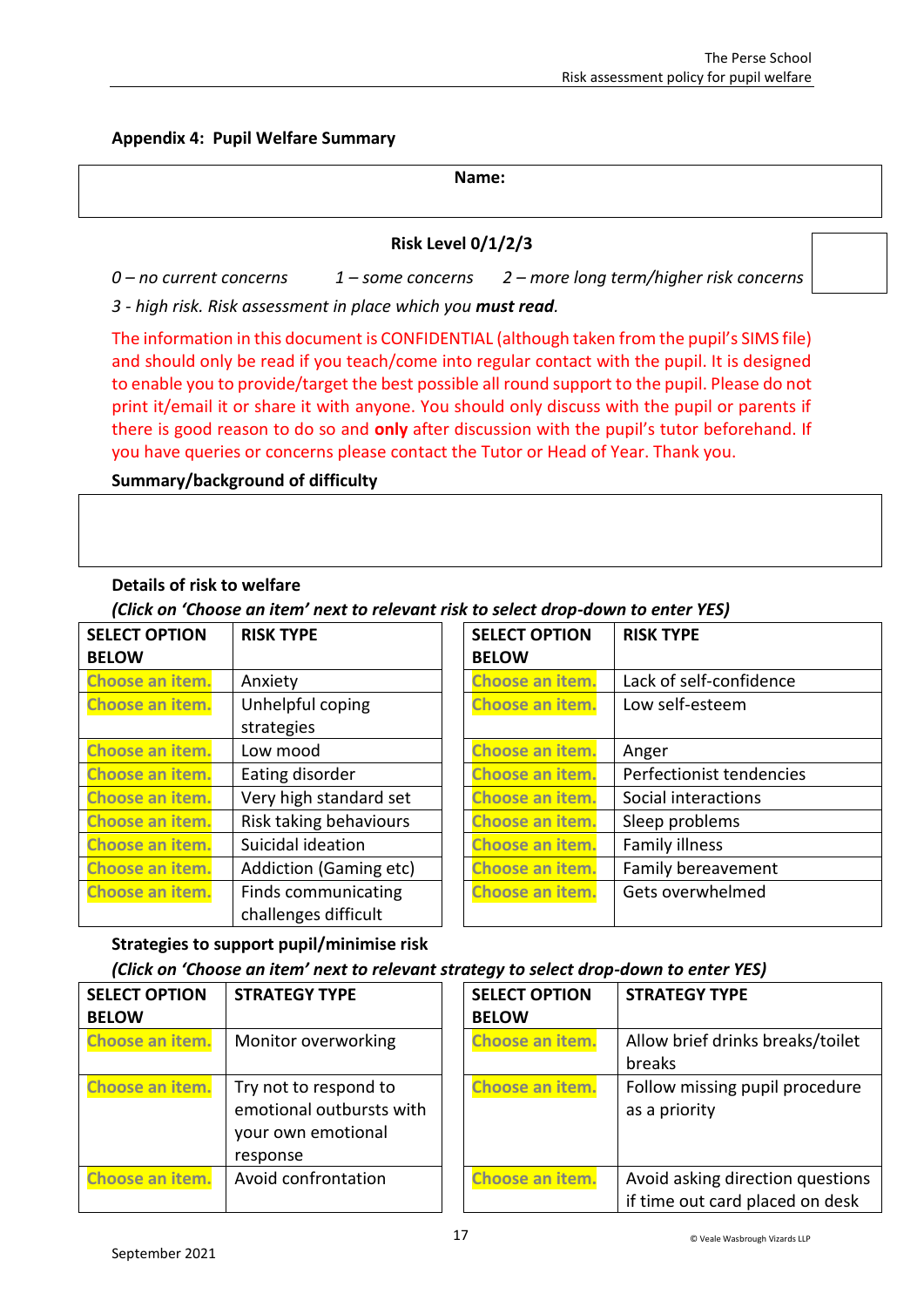| Choose an item.        | Respond to "acting out" |  |  |
|------------------------|-------------------------|--|--|
|                        | calmly and firmly       |  |  |
| <b>Choose an item.</b> | Ensure working groups   |  |  |
|                        | pre-determined<br>are   |  |  |
| <b>Choose an item.</b> | Monitor sudden drop in  |  |  |
|                        | work produced           |  |  |
| Choose an item.        | Individual support can  |  |  |
|                        | help                    |  |  |

| Choose an item.        | Provide                      |
|------------------------|------------------------------|
|                        | reassurance/clarification    |
| <b>Choose an item.</b> | Extra praise where warranted |
|                        |                              |
| Choose an item.        |                              |
|                        |                              |
|                        |                              |
|                        |                              |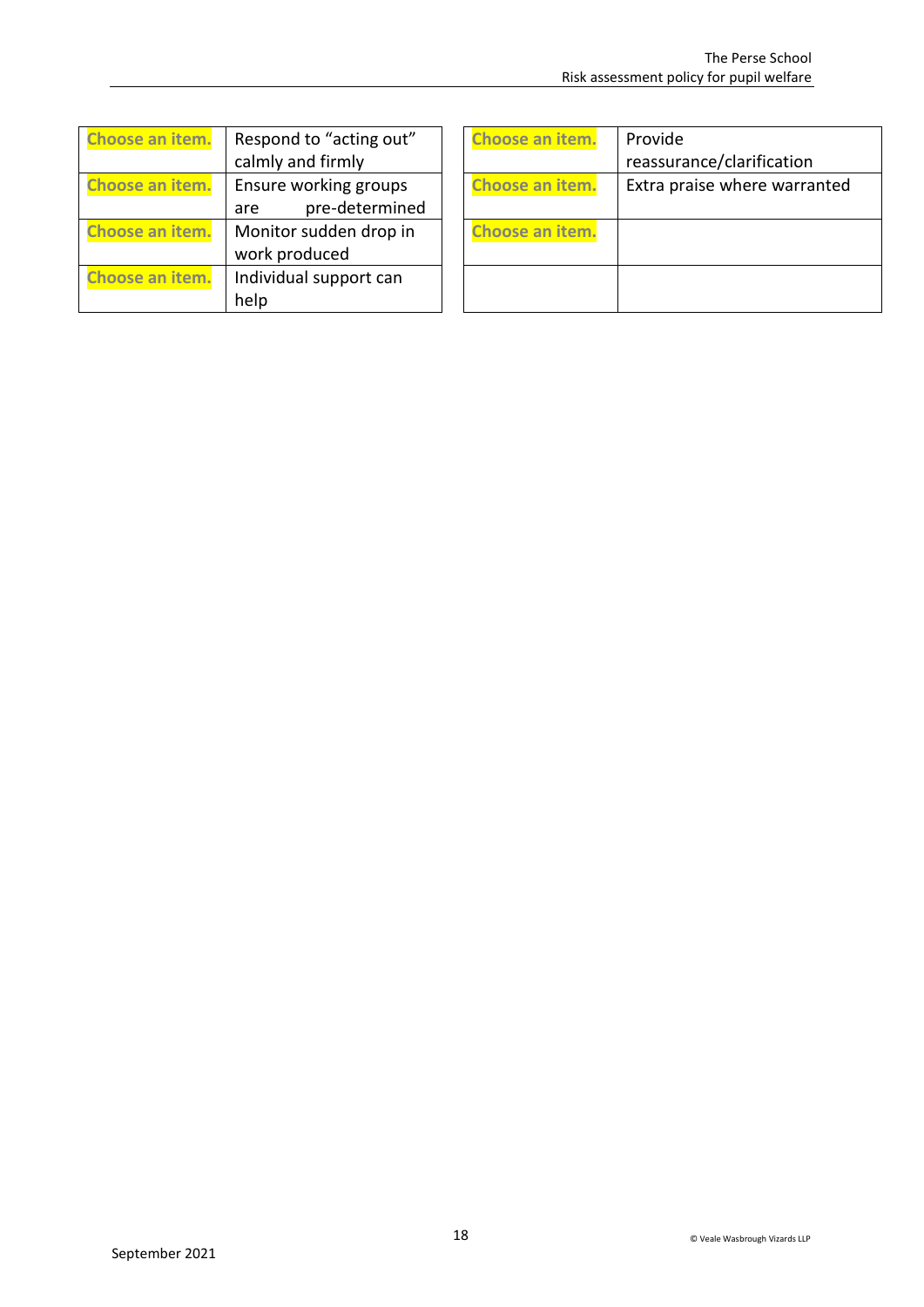#### **COVID-19 annex**

This is an annex to the School's Risk Assessment for Pupil Welfare Policy (the **Policy**).

This annex has regard to the non-statutory guidance contained in *[Actions for schools during the coronavirus outbreak.](https://www.gov.uk/government/publications/actions-for-schools-during-the-coronavirus-outbreak)*

The School recognises its responsibility to safeguard and promote the welfare of pupils in its care, including to ensure that pupils are provided with a safe and healthy environment so far as reasonably practicable and support pupils' physical and mental health and emotional wellbeing.

Following a review of the School's Policy, in response to coronavirus (COVID-19) and the School's revised arrangements, this annex summarises key coronavirus related changes or additions to the Policy relevant to a pupils welfare or signposts where staff can find the appropriate documents.

The School will keep the Policy and this annex under review. The School will ensure that all staff and volunteers are aware of this annex and future revisions, as required.

# **Subject Matter Health and Safety**

## <span id="page-16-0"></span>The School has carried out a COVID-19 risk assessment which has been signed off by the Board of Governors and has been shared with all staff. It can be foun[d here.](https://www.perse.co.uk/policies/)

The School has provided training to staff in light of the additional risks posed by COVID-19 in staff meetings and information emails.

#### **First Aid and Medical Policies**

The School has reviewed its first aid and medical policies to update procedures in respect of dealing with suspected cases of COVID-19.

The School has developed procedures on dealing with suspected cases of COVID-19[, cleaning schedules](https://www.gov.uk/government/publications/covid-19-decontamination-in-non-healthcare-settings) and [RIDDOR](https://www.hse.gov.uk/news/riddor-reporting-coronavirus.htm) reporting.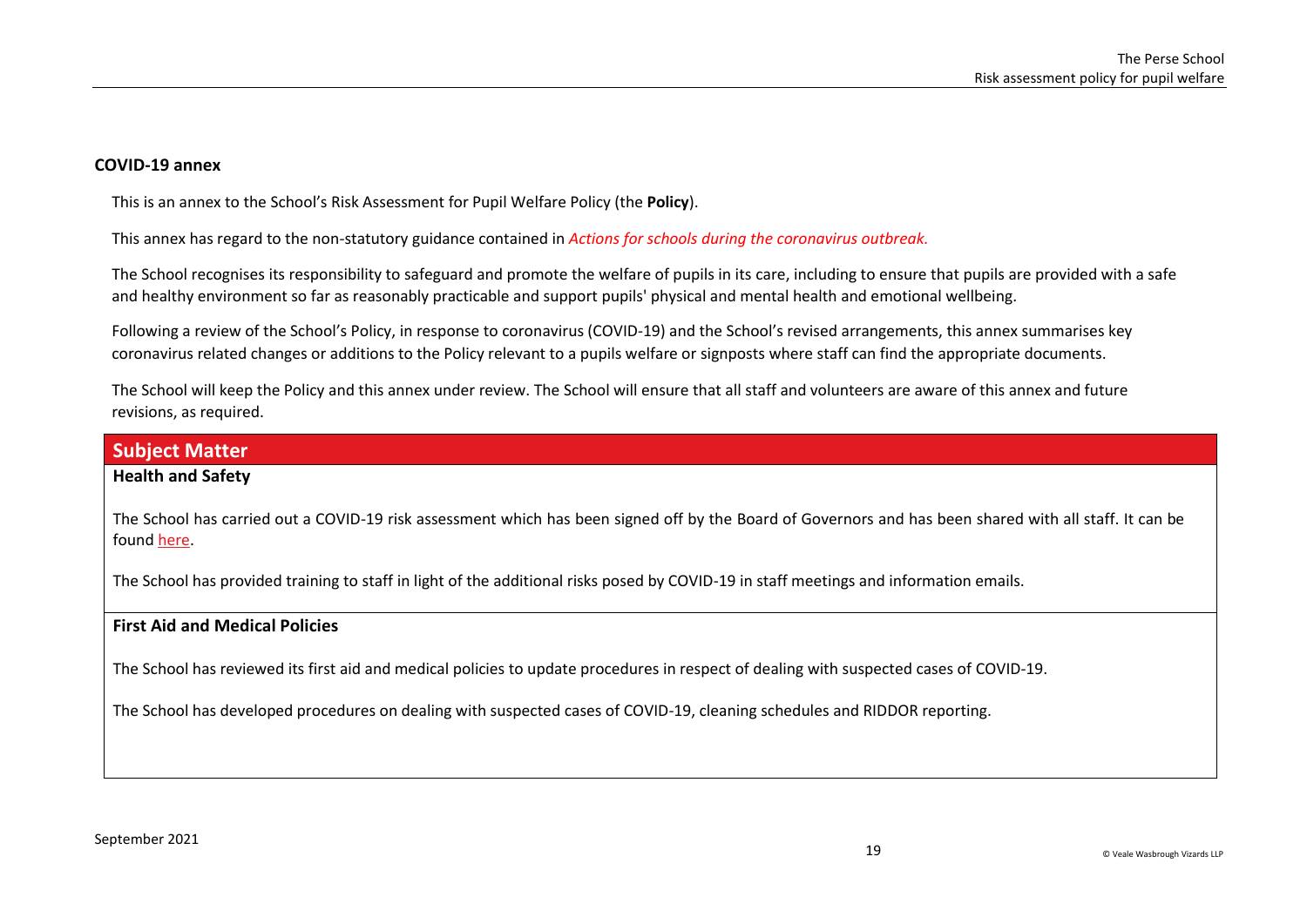## **Subject Matter**

## **Other policies**

The School has amended policies to reflect changes required due to coronavirus. These policies are: Safeguarding and Child Protection policy, Online Safety policy *and* Behaviour and Discipline policy*.*

#### **SEND**

The School is aware of the additional specific guidance has been published in relation to risk assessment of pupils with SEND, which can be accessed [here.](https://www.gov.uk/government/publications/coronavirus-covid-19-send-risk-assessment-guidance/coronavirus-covid-19-send-risk-assessment-guidance)

We will continue to work collaboratively with local authorities to carry out/review risk assessments to determine whether a pupil with SEND and/or an EHC and/or a social worker will be able to have their needs met at home and be safer there than attending an educational setting.

This could include consideration of:

- the potential health risks to these pupils from coronavirus, bearing in mind any underlying health conditions
- the risk to these pupils if some or all elements of their EHC plan cannot be delivered for the time being and the risk if they cannot be delivered in the normal manner or in the usual setting and the opportunities to meet needs in a different way temporarily, for example, in the home oronline
- the ability of the pupils' parents or carers or home to ensure their health and care needs can be met safely week-round or for multiple weeks, bearing in mind the family's access to respite
- the potential impact to pupil wellbeing of changes to routine or the way in which provision is delivered

## **Subject Matter**

- any safeguarding risks for pupils with a social worker if not in school and the need to support care placements for looked-after children
- any other out-of-school issue or vulnerability, for example, a child or young person becoming involved in dangerous behaviour or situations (including the risk of exploitation)
- their progress over time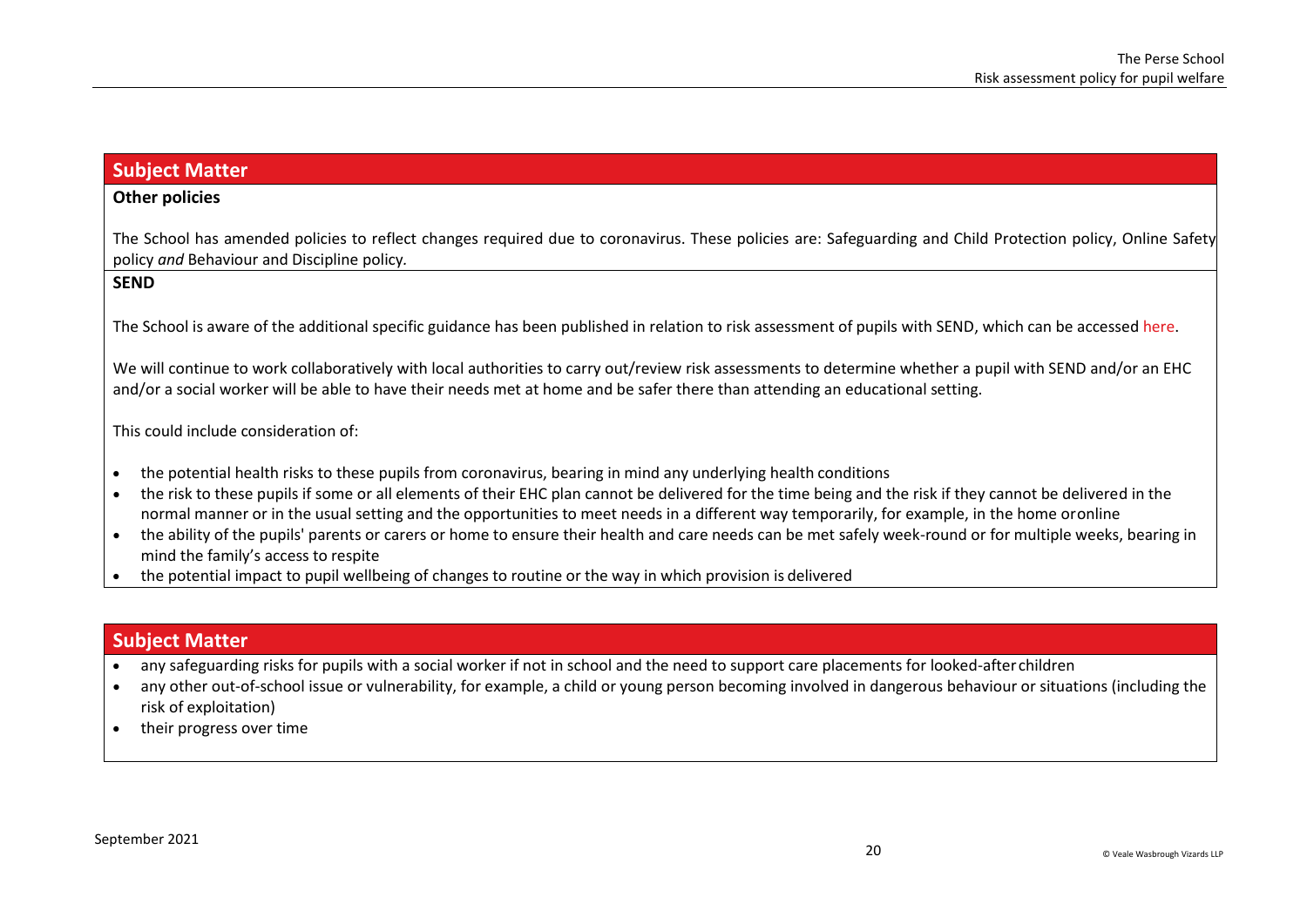This additional annex supports our medical policies, safeguarding and child protection policy, behaviour and discipline, special educational needs and learning difficulties policy in relation to additional and different mental health issues caused in response to COVID-19.

## **Subject Matter - Mental Health**

#### **Specific Arrangements to Identify and Assess Mental Health Risks to Pupils**

#### **All staff are reminded of the importance of:**

- how to recognise mental health problems
- the School's arrangements in relation to mental health concerns
- being familiar with the processes to follow and the appropriate people to contact, in the event that they have a concern about a pupil's mental health

Staff have received extra training via staff briefings and email messages.

The School will continue to ensure that we identify, risk assess and provide appropriate support to, those pupils who have or may be at risk of developing a mental health problem arising out of the coronavirus outbreak.

We recognise that while 'getting back to normal' may be reassuring for many, some pupils' mental health and behaviour will be adversely affected as a result of additional factors related to the coronavirus, including those who:

- have found the long period at home or the isolation hard to manage
- may have developed worries, anxieties or recognised mental health disorders related to the virus
- have concerns about their parent's health, safety and wellbeing whilst at work
- may have developed anxiety, stress or mental health disorders posed by worries around IT access, academic work, public exams or qualifications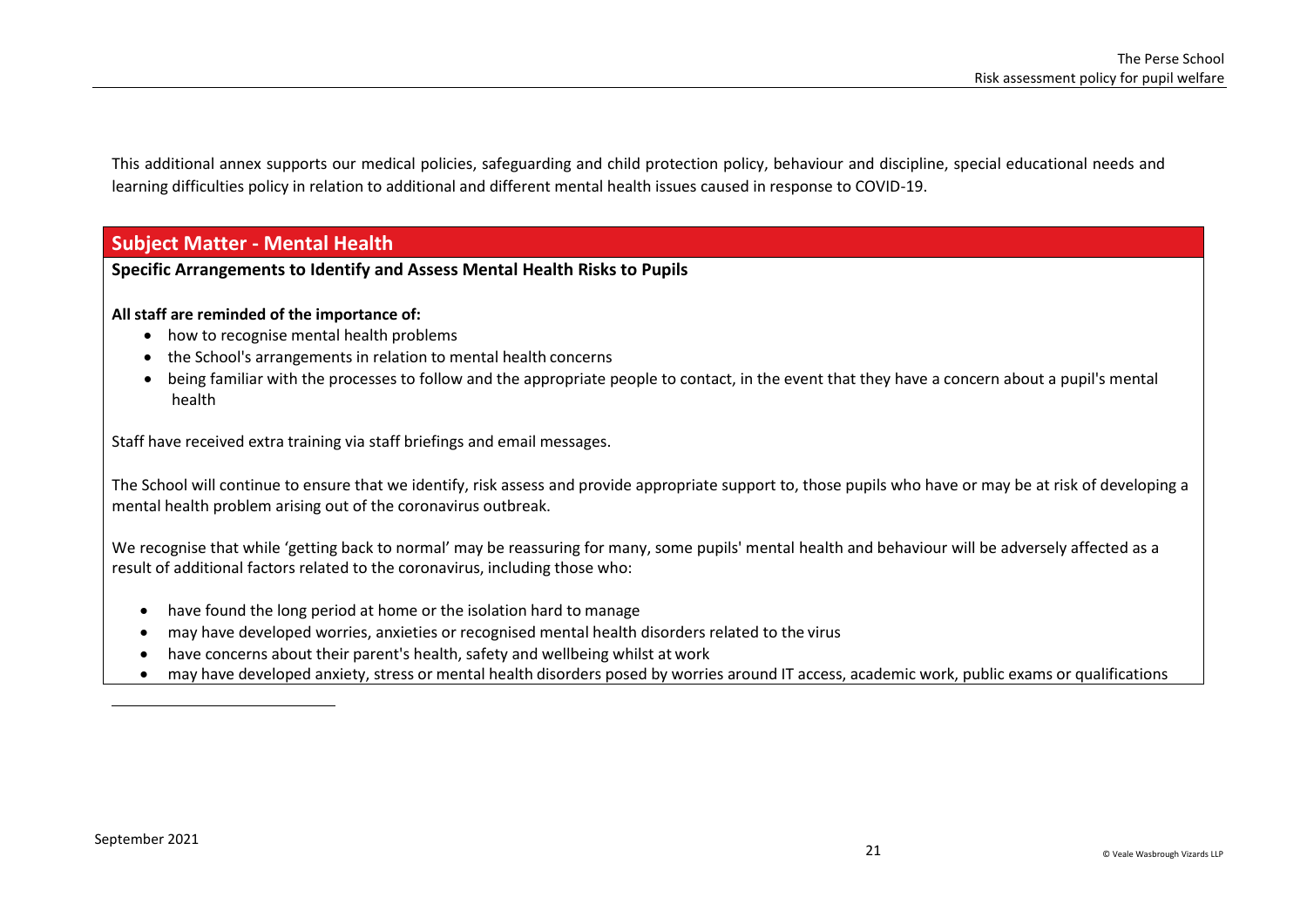- may have developed anxiety, stress or mental health disorders related to the lack of socialisation and / or difficulties of maintaining friendships when not attending school
- have experienced bereavements in their immediate family or wider circle of friends or family, or had increased/new caringresponsibilities
- may have concerns about the return to the school environment including the potential impact on their own, or a family member's,health
- have difficulties adapting to a new routine, timetable, school environment, classmates and the social distancing measures required
- have been at an increased risk of domestic abuse or neglect or safeguarding issues not being identified because of decreased face to face contact with staff who are trained to identify and report these issues
- have trouble maintaining concentration or whose mood has been affected as a result of disrupted sleep patterns
- have suffered stigmatisation based on nationality or ethnicity, or if they have, or a member of their family has, had coronavirus

We also recognise that the coronavirus outbreak could be classed as an Adverse Childhood Experience (ACE) for many pupils which could in turn bring about changes in a young person's behaviour or emotional state. These changes could be displayed in a range of different ways, all of which can be an indication of an underlying problem including:

- emotional state (fearful, withdrawn, low self-esteem, easily tearful or emotional)
- behaviour (jumpy or hyper-vigilant, aggressive or oppositional, habitual body rocking, difficulty in settling)
- interpersonal behaviours (indiscriminate contact or affection seeking, over-friendliness or excessive clinginess; demonstrating excessively 'good' behaviour to prevent disapproval)
- failing to seek or accept appropriate comfort or affection from an appropriate person when significantly distressed, coercive controlling behaviour, or lack of ability to understand and recognise emotions

We understand that pupils may struggle with their return to the School, particularly in relation to:

- increased fears, anxieties and uncertainties about their return, the new measures in place, the impact upon family friends and what may happen at the school in the future
- the changes in everyday school life, including any possible changes to routines, teaching staff and classes
- the relationships they have with their peers and the staff at the School following a prolonged period apart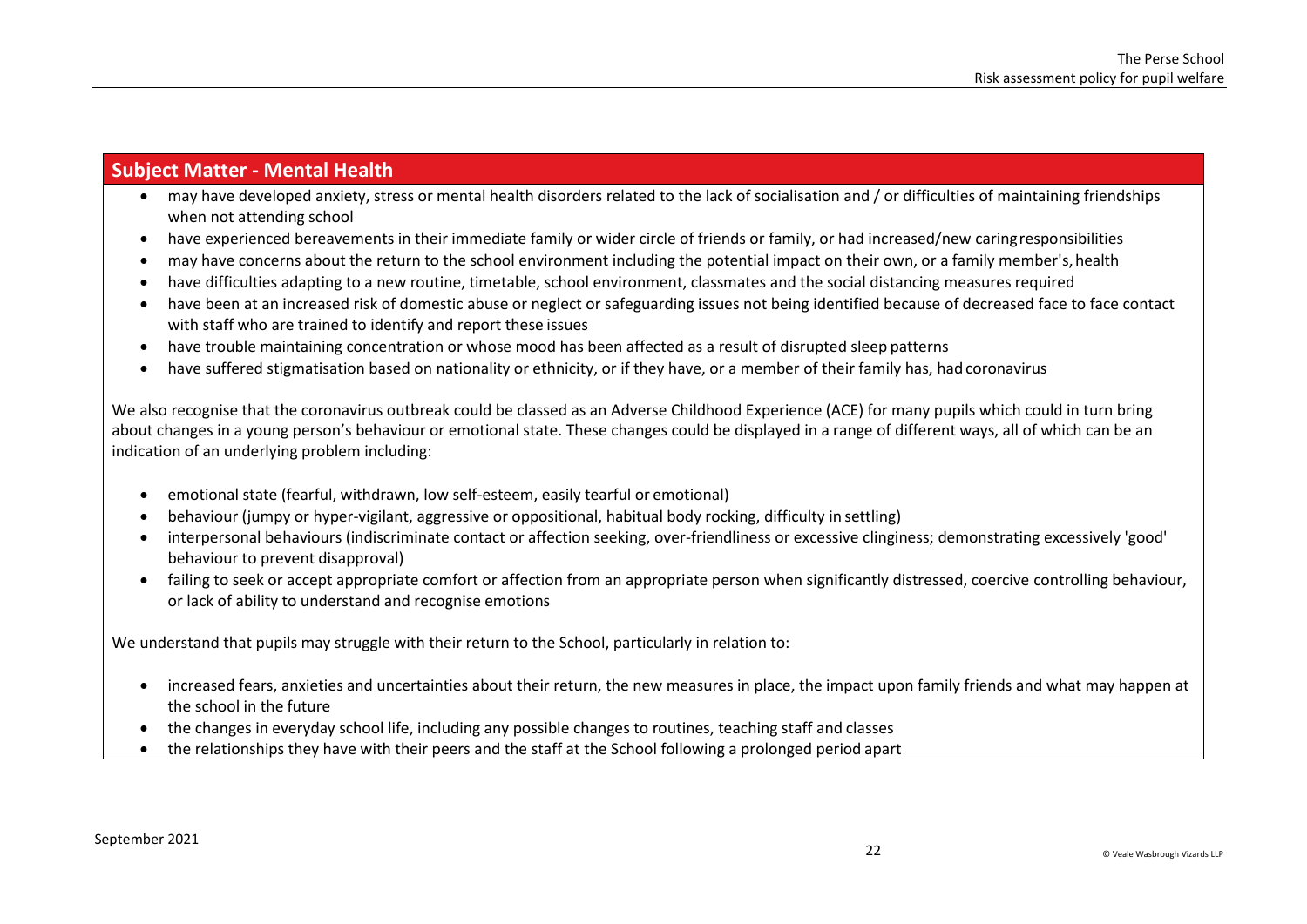• how to adapt to the various new routines and expectations, including any new school rules, implemented by the School

The School will utilise its PSHE/Emotional Wellbeing/Tutorial programmes to provide additional support to pupils and consider the various worries and concerns they may be facing ahead of their return to School.

The School's behaviour and discipline policy applies, but appropriate adjustments may be made to how the School deals with behaviour and discipline to reflect any revised routines, rules, and sanctions.

We already have in place systems and processes in place for early intervention and identification, and referral to experienced skilled professionals including the school nurse/school counsellor/doctor/ children and young people's mental health services (CAMHS)

The School's has arrangements for identifying and assessing pupils who have, or who are at risk of developing, mental health problems. For the purposes of this policy, a mental health problem is defined as where a pupil experiences a range of emotional and behavioural problems that are outside the normal range for their age.

When the School suspects a pupil has a mental health problem, we use a graduated risk assessment process (assess – plan – do – review) to put support in place.

## **Additional Support - All Pupils**

*Whole School:*

- aim to create a sense of safety throughout the School by providing structure, routine and enjoyable activities and allowing adequate time for pupils to prepare for their return
- a focus on recovery from the coronavirus and its impact in PHSE and in assemblies/tutor groups etc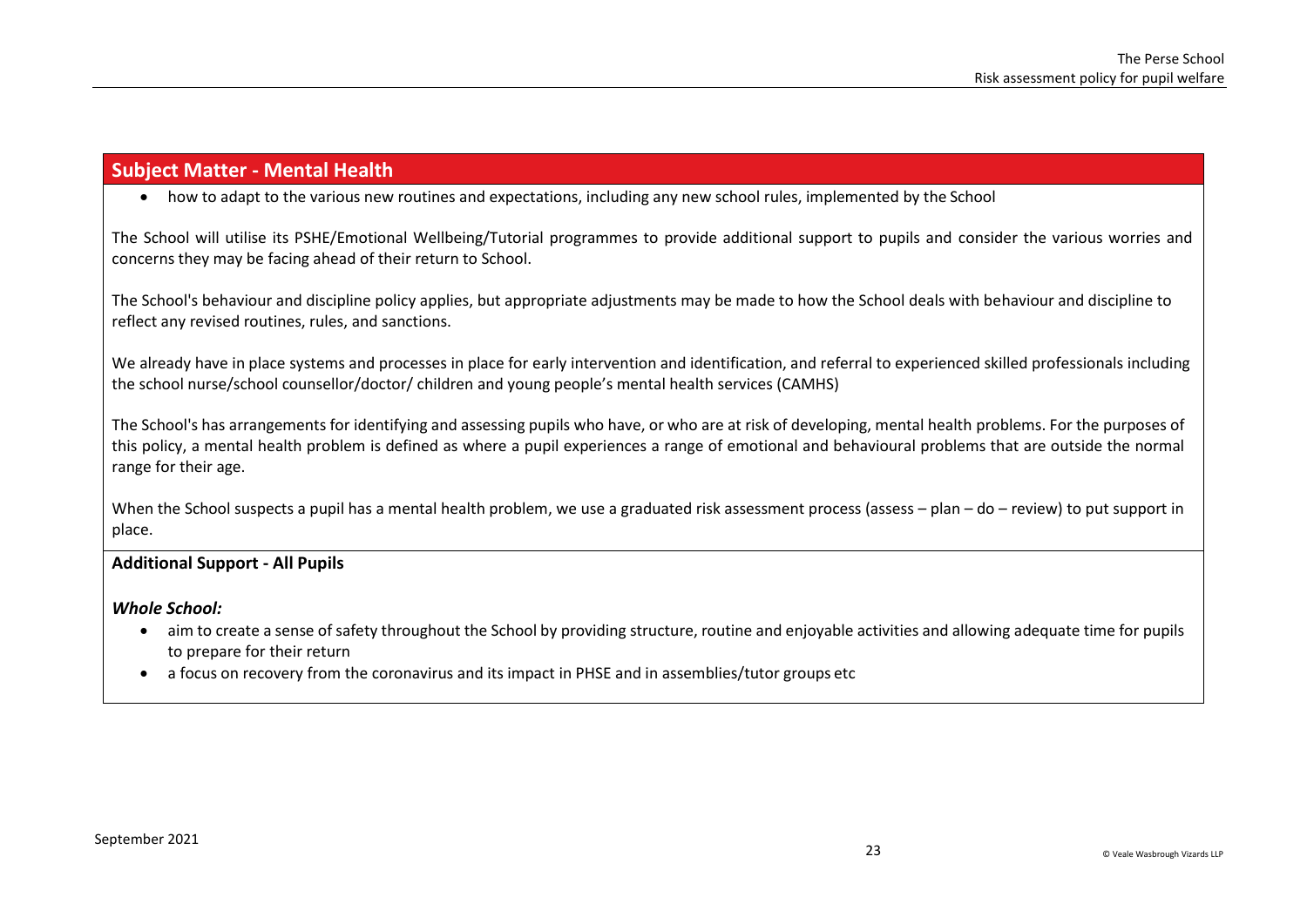- some refocussed lessons on relevant topics, for example, mental wellbeing, staying safe, harmful online hoaxes andchallenges
- providing opportunities for pupils to talk to each other about their experiences of the past few weeks
- providing opportunities for honest and open one-to-one conversations with trusted adults to talk about coronavirus and any related concerns where this may be supportive
- ensure that pupils are aware of the support options available to them, both internally and externally
- encourage pastoral activity, such as positive opportunities to renew and develop friendships and peer groups or other enriching developmental activities, for example, through PE, music or art
- normalise worry as a reaction to uncertainty and help pupils to identify signs of anxiety and develop positive coping strategies
- consider whether flexibility is required when applying the School's behaviour policies

#### *Digital Support*

- The [Every Mind Matters platform a](https://www.nhs.uk/oneyou/every-mind-matters/)bout looking after your mental health (from Public Health England)
- [Rise Above, t](https://riseabove.org.uk/)argeted at young people
- Young minds [Coronavirus and Mental](https://youngminds.org.uk/find-help/looking-after-yourself/coronavirus-and-mental-health/) Health
- Young minds [What to do if you're anxious about](https://youngminds.org.uk/blog/what-to-do-if-you-re-anxious-about-coronavirus/) coronavirus
- Anna Freud [Mindfulness Calendar, a](https://mentallyhealthyschools.org.uk/resources/mindfulness-calendar-daily-five-minute-activities/)imed at children aged 3 years and up with daily mindfulness activity suggestions
- Anna Freud [Anxiety Thermometer, d](https://mentallyhealthyschools.org.uk/resources/anxiety-thermometer/)esigned for children aged 7 years and over
- [Bloom:](https://mentalhealth-uk.org/partnerships/projects/bloom/) a programme designed to support young people's mental health resilience
- [Bloom: Dealing with](https://s3-eu-west-2.amazonaws.com/mhukcdn/wp-content/uploads/2020/05/07142440/Bloom-Dealing-with-Uncertainty.pdf) uncertainty